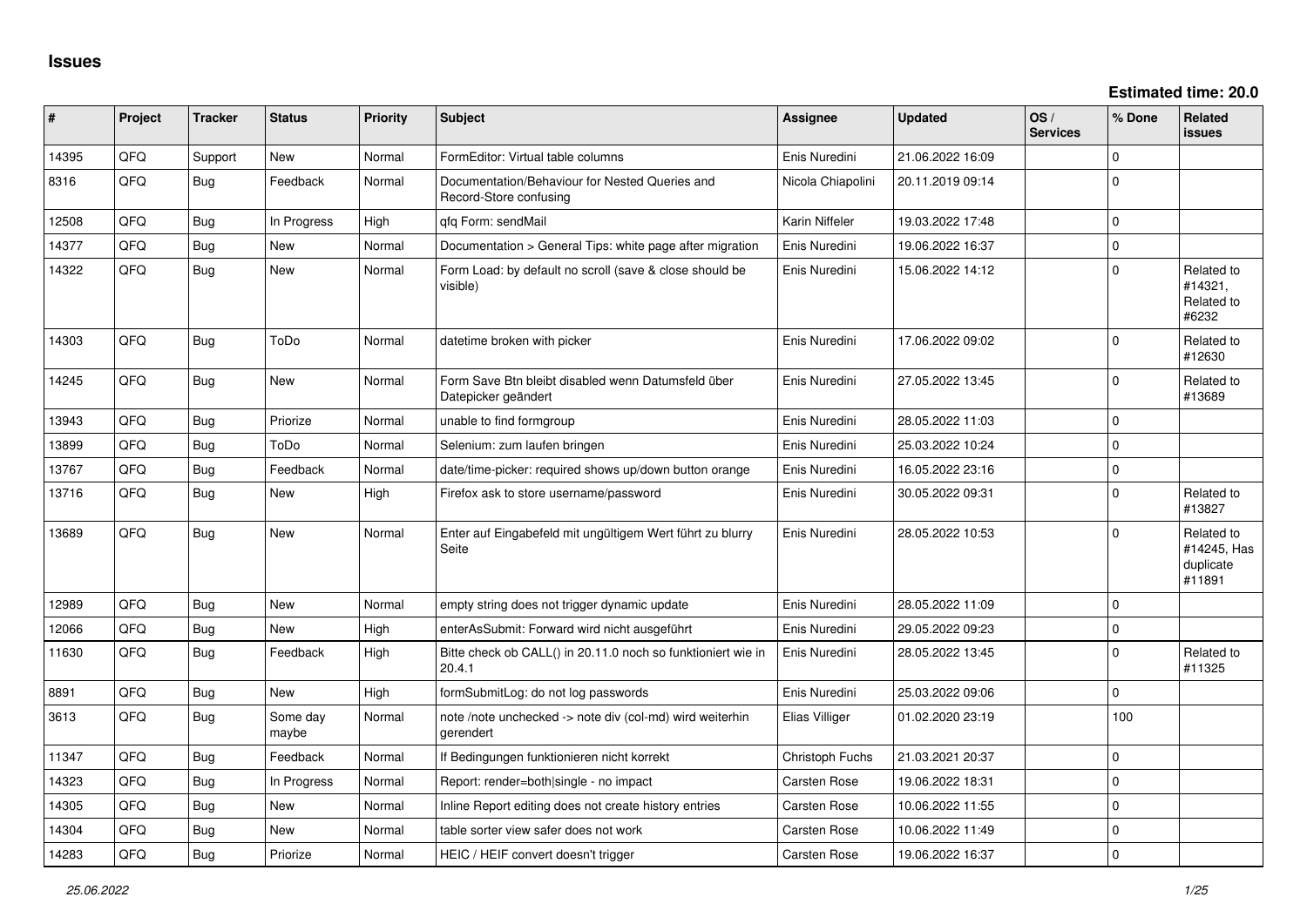| #     | Project | <b>Tracker</b> | <b>Status</b> | <b>Priority</b> | <b>Subject</b>                                                                                                                                      | <b>Assignee</b>     | <b>Updated</b>   | OS/<br><b>Services</b> | % Done      | Related<br><b>issues</b>                    |
|-------|---------|----------------|---------------|-----------------|-----------------------------------------------------------------------------------------------------------------------------------------------------|---------------------|------------------|------------------------|-------------|---------------------------------------------|
| 14233 | QFQ     | Bug            | New           | Normal          | AS _link: question - HTML is not rendered                                                                                                           | Carsten Rose        | 28.05.2022 11:02 |                        | $\Omega$    |                                             |
| 14175 | QFQ     | Bug            | In Progress   | Normal          | Opening a form with no QFQ Session cookie fails                                                                                                     | Carsten Rose        | 03.06.2022 10:40 |                        | $\Omega$    |                                             |
| 14091 | QFQ     | <b>Bug</b>     | New           | Normal          | inconsistent template path for twig                                                                                                                 | Carsten Rose        | 19.04.2022 18:36 |                        | $\Omega$    |                                             |
| 14077 | QFQ     | <b>Bug</b>     | New           | Normal          | As _link: Attribute 'class' missing by r:1 and r:3 - but should<br>set                                                                              | Carsten Rose        | 28.05.2022 11:02 |                        | $\Omega$    | Related to<br>#5342,<br>Related to<br>#4343 |
| 13706 | QFQ     | <b>Bug</b>     | New           | Normal          | Wrong CheckType in FieldElement LastStatus of Form Cron                                                                                             | <b>Carsten Rose</b> | 21.01.2022 18:20 |                        | $\Omega$    |                                             |
| 13659 | QFQ     | Bug            | <b>New</b>    | Normal          | wrong sanitize class applied to R-store                                                                                                             | Carsten Rose        | 15.01.2022 14:23 |                        | $\Omega$    |                                             |
| 13592 | QFQ     | Bug            | New           | Normal          | QFQ Build Queue: das vergeben von Tags klappt nicht. Es<br>werden keine Releases gebaut.                                                            | Carsten Rose        | 19.03.2022 17:45 |                        | $\Omega$    |                                             |
| 13460 | QFQ     | Bug            | New           | Normal          | Doc: Password set/reset  password should not processed<br>with 'html encode'                                                                        | Carsten Rose        | 19.03.2022 17:46 |                        | $\Omega$    |                                             |
| 13451 | QFQ     | Bug            | New           | Normal          | Character Counter / Max Character: Problem in Safari                                                                                                | Carsten Rose        | 15.04.2022 17:18 |                        | $\mathbf 0$ |                                             |
| 13332 | QFQ     | <b>Bug</b>     | <b>New</b>    | Normal          | Multi Form: Required Felder werden visuell nicht markiert.                                                                                          | Carsten Rose        | 19.03.2022 17:47 |                        | $\Omega$    |                                             |
| 13331 | QFQ     | <b>Bug</b>     | New           | Normal          | Multi Form: Clear Icon misplaced                                                                                                                    | Carsten Rose        | 19.03.2022 17:47 |                        | $\Omega$    |                                             |
| 12974 | QFQ     | <b>Bug</b>     | <b>New</b>    | High            | Sanitize Queries in Action-Elements                                                                                                                 | Carsten Rose        | 07.12.2021 17:19 |                        | $\Omega$    |                                             |
| 12716 | QFQ     | <b>Bug</b>     | New           | Normal          | template group: Pattern only applied to first instance                                                                                              | Carsten Rose        | 19.03.2022 17:47 |                        | $\Omega$    |                                             |
| 12714 | QFQ     | <b>Bug</b>     | New           | Normal          | Conversion of GIF to PDF broken when GIF contains Alpha.                                                                                            | Carsten Rose        | 19.03.2022 17:49 |                        | $\Omega$    |                                             |
| 12702 | QFQ     | <b>Bug</b>     | New           | High            | templateGroup: broken in multiDb Setup                                                                                                              | Carsten Rose        | 14.12.2021 16:02 |                        | $\Omega$    |                                             |
| 12670 | QFQ     | <b>Bug</b>     | New           | High            | Dropdown-Menu classes können nicht mehr angegeben<br>werden                                                                                         | Carsten Rose        | 07.12.2021 17:19 |                        | $\Omega$    |                                             |
| 12581 | QFQ     | Bug            | New           | Normal          | Form.forward=close: Record 'new' in new browser tab ><br>save (& close) >> Form is not reloaded with new created<br>record id and stays in mode=new | Carsten Rose        | 19.03.2022 17:48 |                        | $\Omega$    |                                             |
| 12546 | QFQ     | Bug            | Feedback      | Normal          | Branch 'Development' - Unit Tests mit dirty workaround<br>angepasst                                                                                 | Carsten Rose        | 19.03.2022 17:48 |                        | $\Omega$    |                                             |
| 12545 | QFQ     | <b>Bug</b>     | New           | Urgent          | sql.log not created / updated                                                                                                                       | <b>Carsten Rose</b> | 14.12.2021 16:02 |                        | $\Omega$    |                                             |
| 12520 | QFQ     | <b>Bug</b>     | New           | Normal          | Switch FE User: still active even FE User session expired                                                                                           | Carsten Rose        | 19.03.2022 17:48 |                        | $\Omega$    |                                             |
| 12513 | QFQ     | <b>Bug</b>     | New           | High            | Implement server side check of maxlength                                                                                                            | Carsten Rose        | 07.12.2021 17:19 |                        | $\Omega$    |                                             |
| 12512 | QFQ     | <b>Bug</b>     | New           | Normal          | Some MySQL Installation can't use 'stored procedures'                                                                                               | Carsten Rose        | 19.03.2022 17:48 |                        | 0           |                                             |
| 12468 | QFQ     | <b>Bug</b>     | New           | Urgent          | Form: update Form.title after save                                                                                                                  | Carsten Rose        | 03.05.2021 21:12 |                        | $\mathbf 0$ |                                             |
| 12463 | QFQ     | i Bug          | ToDo          | High            | QFQ Function: 'function' and 'sql' on same level - output of<br>sal is shown two times.                                                             | <b>Carsten Rose</b> | 15.12.2021 16:31 |                        | $\Omega$    |                                             |
| 12395 | QFQ     | <b>Bug</b>     | ToDo          | High            | QFQ Function: Result two times shown                                                                                                                | Carsten Rose        | 18.02.2022 08:59 |                        | $\mathbf 0$ |                                             |
| 12327 | QFQ     | <b>Bug</b>     | New           | Normal          | Copy to clipboard: Glyphicon can not be changed                                                                                                     | Carsten Rose        | 27.12.2021 17:59 |                        | 0           |                                             |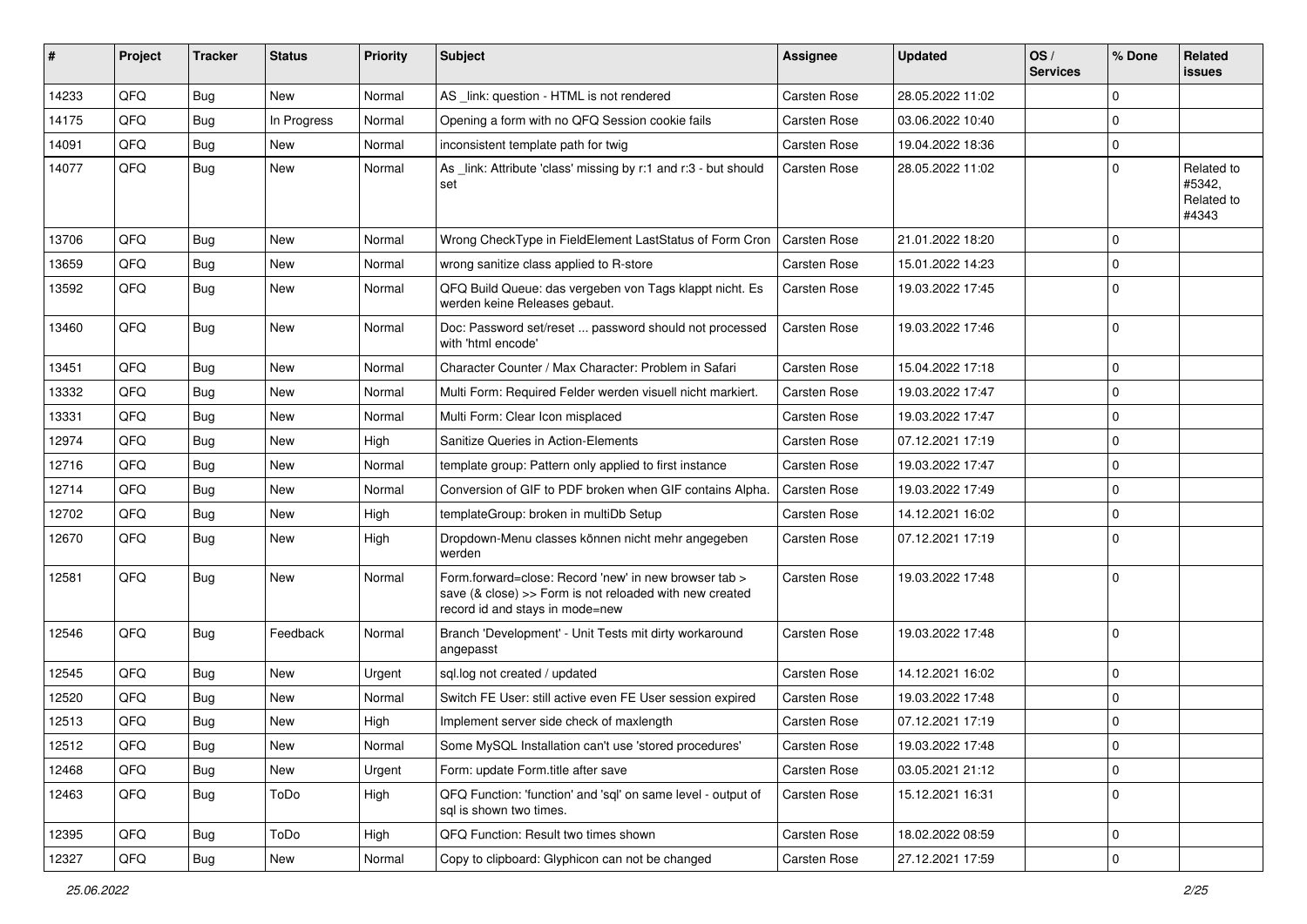| #     | Project | <b>Tracker</b> | <b>Status</b> | <b>Priority</b> | <b>Subject</b>                                                                      | <b>Assignee</b> | <b>Updated</b>   | OS/<br><b>Services</b> | % Done              | Related<br><b>issues</b>                                                                                                       |
|-------|---------|----------------|---------------|-----------------|-------------------------------------------------------------------------------------|-----------------|------------------|------------------------|---------------------|--------------------------------------------------------------------------------------------------------------------------------|
| 12325 | QFQ     | <b>Bug</b>     | Priorize      | Normal          | MultiDB form.dbIndex not working for report syntax                                  | Carsten Rose    | 07.09.2021 13:37 |                        | $\mathbf 0$         | Related to<br>#12145,<br>Related to<br>#12314                                                                                  |
| 12187 | QFQ     | <b>Bug</b>     | New           | Normal          | Trigger FormAsFile() via Report: probably problem with multi<br>DB setup            | Carsten Rose    | 20.03.2021 21:20 |                        | $\mathbf 0$         |                                                                                                                                |
| 12133 | QFQ     | <b>Bug</b>     | New           | Normal          | NPM, phpSpreadSheet aktualisieren                                                   | Carsten Rose    | 15.03.2021 09:04 |                        | $\mathbf 0$         |                                                                                                                                |
| 12045 | QFQ     | <b>Bug</b>     | New           | Normal          | templateGroup afterSave FE: Aufruf ohne<br>sqlHonorFormElements funktioniert nicht  | Carsten Rose    | 18.02.2021 16:33 |                        | 0                   |                                                                                                                                |
| 12040 | QFQ     | Bug            | New           | Normal          | FE Mode 'hidden' für zwei FEs auf einer Zeile                                       | Carsten Rose    | 18.02.2021 10:13 |                        | $\mathbf 0$         |                                                                                                                                |
| 11752 | QFQ     | Bug            | New           | Normal          | checkbox renders multiple input elements with same name                             | Carsten Rose    | 17.12.2020 14:58 |                        | $\mathbf 0$         | Related to<br>#11750                                                                                                           |
| 11695 | QFQ     | <b>Bug</b>     | New           | Normal          | MultiForm required FE Error                                                         | Carsten Rose    | 04.12.2020 13:34 |                        | $\mathbf 0$         |                                                                                                                                |
| 11668 | QFQ     | <b>Bug</b>     | New           | Normal          | Play function.sql - problem with mysql                                              | Carsten Rose    | 03.05.2021 20:48 |                        | $\mathbf 0$         |                                                                                                                                |
| 11667 | QFQ     | <b>Bug</b>     | New           | Normal          | MySQL mariadb-server-10.3: Incorrect datetime value                                 | Carsten Rose    | 03.05.2021 20:48 |                        | $\mathbf 0$         |                                                                                                                                |
| 11517 | QFQ     | <b>Bug</b>     | In Progress   | Normal          | extraButtonInfo Broken for multiple FormElements                                    | Carsten Rose    | 12.05.2022 13:12 |                        | $\mathbf 0$         | Related to<br>#7890,<br>Related to<br>#3811, Has<br>duplicate<br>#10905, Has<br>duplicate<br>#10553, Has<br>duplicate<br>#6779 |
| 11239 | QFQ     | <b>Bug</b>     | New           | Normal          | Radiobutton (plain): horizontales Rendern abhängig vom<br>Datentyp in der Datenbank | Carsten Rose    | 30.09.2020 18:37 |                        | $\mathbf 0$         |                                                                                                                                |
| 10937 | QFQ     | Bug            | New           | Normal          | Fehler mit abhängigen Select- Feldern beim Positionieren                            | Carsten Rose    | 12.11.2020 23:45 |                        | $\mathbf 0$         |                                                                                                                                |
| 10704 | QFQ     | <b>Bug</b>     | New           | Normal          | wkhtml problem rendering fullCalendar.js / fabric.js >><br>successor: puppeteer     | Carsten Rose    | 12.11.2020 23:45 |                        | $\mathbf 0$         | Related to<br>#5024,<br>Related to<br>#4650.<br>Related to<br>#10715                                                           |
| 10661 | QFQ     | Bug            | In Progress   | Normal          | Typo3 Warnungen                                                                     | Carsten Rose    | 07.09.2021 13:23 |                        | $\pmb{0}$           | Related to<br>#12440                                                                                                           |
| 10658 | QFQ     | <b>Bug</b>     | New           | Normal          | processReadOnly broken                                                              | Carsten Rose    | 27.05.2020 17:55 |                        | $\mathbf 0$         |                                                                                                                                |
| 10640 | QFQ     | <b>Bug</b>     | New           | High            | TypeAhead Tag: FE editierbar trotz readOnly                                         | Carsten Rose    | 03.05.2021 21:12 |                        | $\mathsf{O}\xspace$ |                                                                                                                                |
| 10588 | QFQ     | <b>Bug</b>     | New           | Normal          | typeahed Tag: Doku anpassen                                                         | Carsten Rose    | 12.11.2020 23:45 |                        | $\mathbf 0$         |                                                                                                                                |
| 10508 | QFQ     | Bug            | New           | High            | Multi Form broken on Multi DB Instance                                              | Carsten Rose    | 03.05.2021 21:12 |                        | $\mathsf{O}\xspace$ |                                                                                                                                |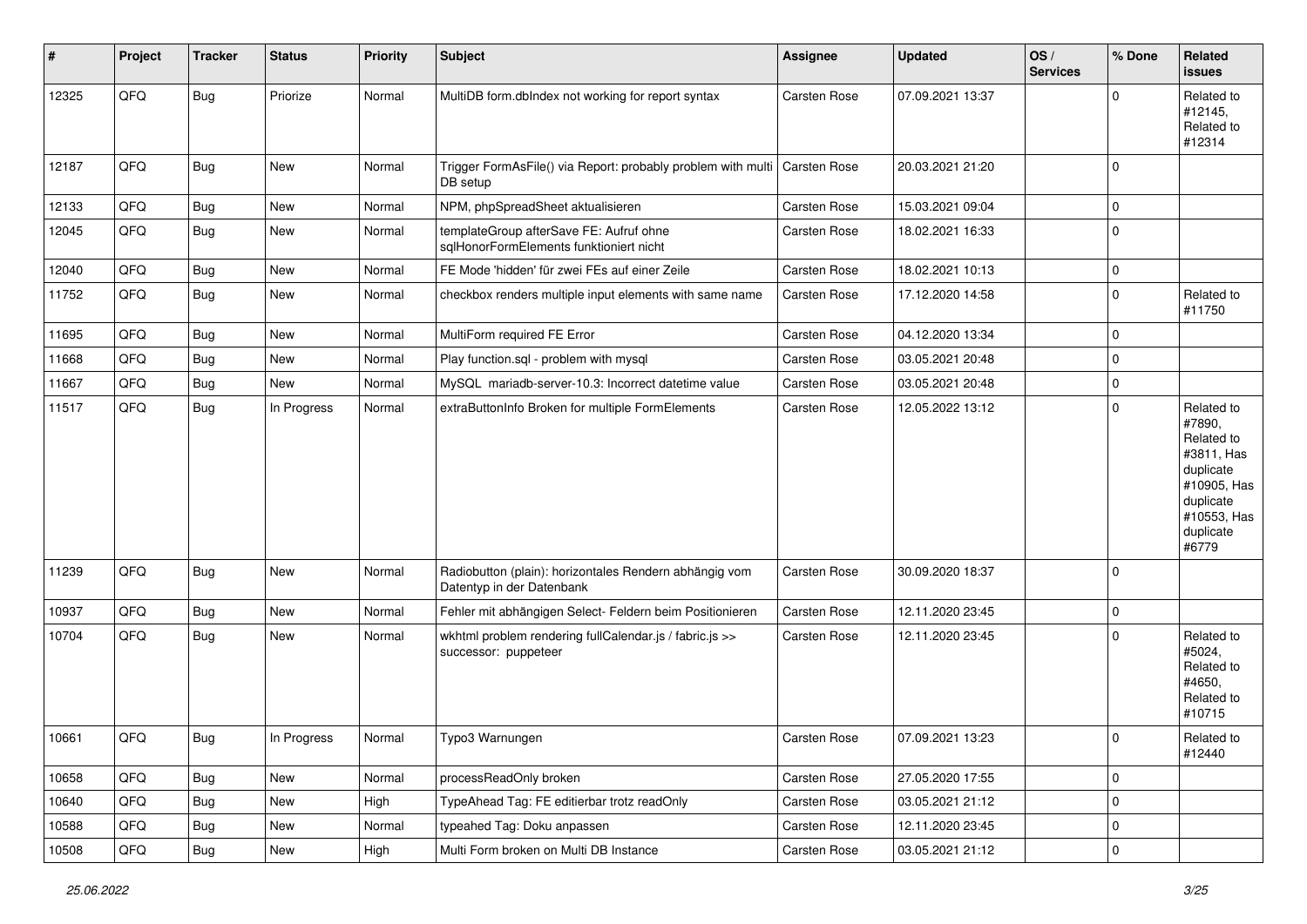| #     | Project | <b>Tracker</b> | <b>Status</b>     | <b>Priority</b> | <b>Subject</b>                                                                                           | Assignee            | <b>Updated</b>   | OS/<br><b>Services</b> | % Done      | Related<br><b>issues</b>                                                |
|-------|---------|----------------|-------------------|-----------------|----------------------------------------------------------------------------------------------------------|---------------------|------------------|------------------------|-------------|-------------------------------------------------------------------------|
| 10506 | QFQ     | <b>Bug</b>     | <b>New</b>        | High            | Template Group broken on MultiDB instance                                                                | Carsten Rose        | 03.05.2021 21:12 |                        | $\mathbf 0$ | Related to<br>#10505                                                    |
| 10322 | QFQ     | Bug            | New               | Normal          | FormElement / Radio: missing column 'enum' >> FE not<br>reported                                         | Carsten Rose        | 07.05.2020 09:37 |                        | $\mathbf 0$ |                                                                         |
| 10082 | QFQ     | <b>Bug</b>     | New               | Normal          | FE.type=SELECT - 'sanatize' Class                                                                        | Carsten Rose        | 07.05.2020 09:36 |                        | $\mathbf 0$ | Related to<br>#10081                                                    |
| 10081 | QFQ     | <b>Bug</b>     | New               | High            | Stale record lock after 'forbidden' character                                                            | Carsten Rose        | 03.05.2021 21:12 |                        | $\pmb{0}$   | Related to<br>#10082,<br>Related to<br>#9789                            |
| 9975  | QFQ     | <b>Bug</b>     | Priorize          | Normal          | Dropdown Menu: 'r:3' broken                                                                              | Carsten Rose        | 01.02.2020 10:13 |                        | $\mathbf 0$ |                                                                         |
| 9958  | QFQ     | Bug            | Priorize          | Normal          | Broken subrecord query: no error message                                                                 | <b>Carsten Rose</b> | 05.02.2021 15:15 |                        | $\Omega$    |                                                                         |
| 9947  | QFQ     | <b>Bug</b>     | Priorize          | Normal          | Unwanted error message if missing 'typeAheadSqlPrefetch'                                                 | Carsten Rose        | 01.02.2020 10:13 |                        | $\pmb{0}$   |                                                                         |
| 9862  | QFQ     | <b>Bug</b>     | Priorize          | Normal          | Failed writing to sql mail qfq.log should throw an exception                                             | Carsten Rose        | 01.02.2020 10:13 |                        | $\mathbf 0$ |                                                                         |
| 9834  | QFQ     | <b>Bug</b>     | Priorize          | Normal          | Input elements with tag 'disabled' are missing on<br>form-submit: server option 'processReadOnly' broken | Carsten Rose        | 07.12.2021 16:43 |                        | $\mathbf 0$ | Related to<br>#9691,<br>Related to<br>#5305, Has<br>duplicate<br>#12331 |
| 9789  | QFQ     | <b>Bug</b>     | In Progress       | High            | Record Lock: release to early on 'leave page'                                                            | <b>Carsten Rose</b> | 10.01.2022 09:25 |                        | 100         | Related to<br>#10081.<br>Related to<br>#9173.<br>Related to<br>#8702    |
| 9783  | QFQ     | <b>Bug</b>     | <b>New</b>        | Normal          | Email with special characters                                                                            | Carsten Rose        | 01.02.2020 23:22 |                        | $\mathbf 0$ |                                                                         |
| 9773  | QFQ     | <b>Bug</b>     | New               | Normal          | form.parameter.formModeGlobal=requiredOff                                                                | Carsten Rose        | 01.02.2020 15:56 |                        | $\pmb{0}$   |                                                                         |
| 9691  | QFQ     | <b>Bug</b>     | In Progress       | Normal          | Checkbox: dynamic update > readonly                                                                      | Carsten Rose        | 01.02.2020 23:22 |                        | 50          | Related to<br>#9834                                                     |
| 9669  | QFQ     | <b>Bug</b>     | Some day<br>maybe | Normal          | Checkbox / Template Group: radio/checkbox visible broken<br>after 'add'                                  | Carsten Rose        | 16.06.2021 13:47 |                        | $\mathbf 0$ | Related to<br>#8091                                                     |
| 9534  | QFQ     | Bug            | Priorize          | Urgent          | FE.type=upload: 'Unknown Mode: ID"                                                                       | Carsten Rose        | 03.05.2021 21:14 |                        | $\mathbf 0$ | Related to<br>#9532                                                     |
| 9533  | QFQ     | Bug            | New               | Normal          | FE.type=upload: Check in 'beforeSave' if upload is given                                                 | Carsten Rose        | 01.02.2020 23:22 |                        | $\mathbf 0$ | Related to<br>#11523                                                    |
| 9531  | QFQ     | <b>Bug</b>     | New               | High            | FE File: Dynamic Update / modeSql / required detected<br>even it not set                                 | <b>Carsten Rose</b> | 11.06.2021 20:32 |                        | $\mathbf 0$ | Related to<br>#12398                                                    |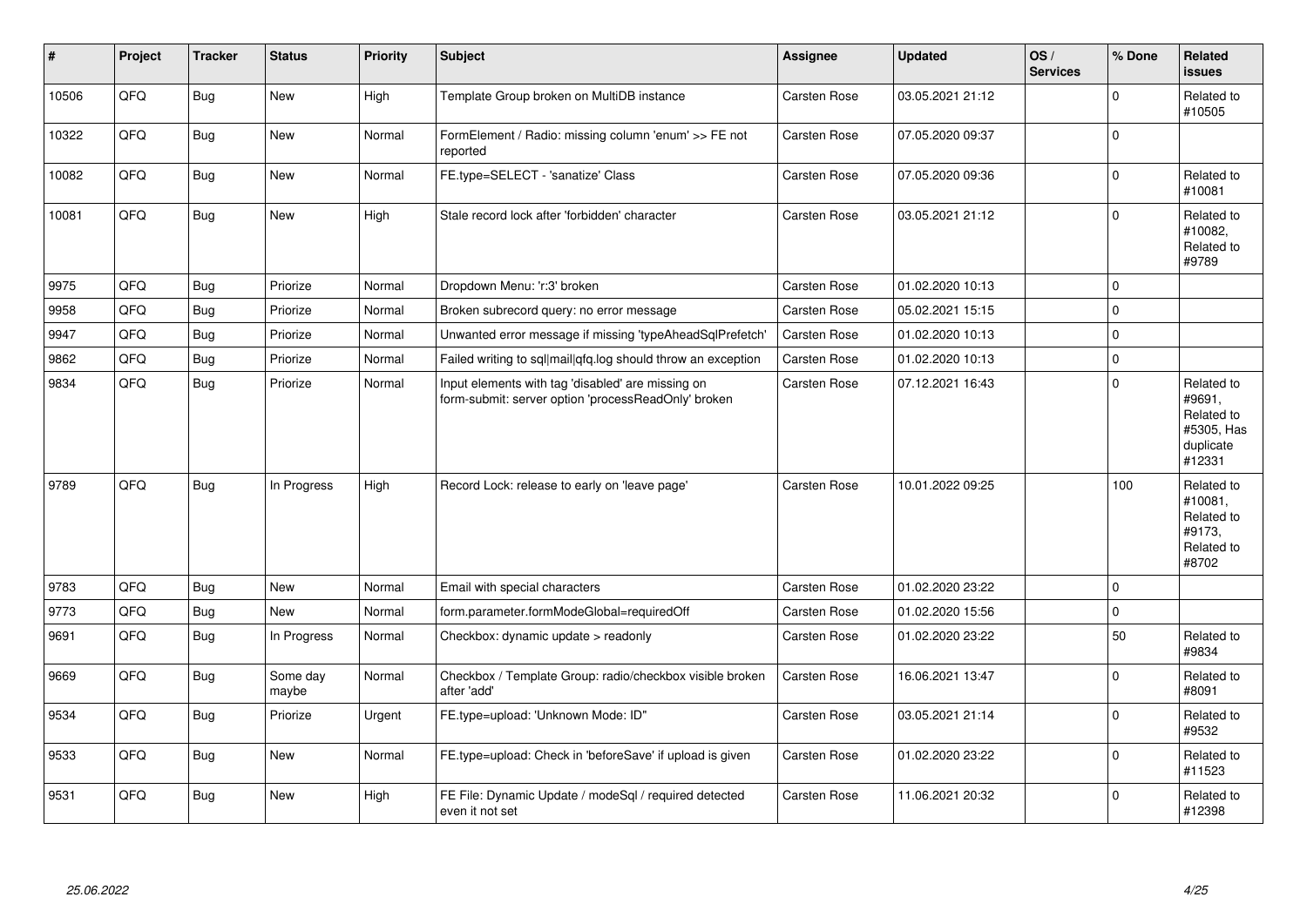| #    | Project | <b>Tracker</b> | <b>Status</b>     | <b>Priority</b> | Subject                                                                                               | <b>Assignee</b>     | <b>Updated</b>   | OS/<br><b>Services</b> | % Done       | Related<br><b>issues</b>                     |
|------|---------|----------------|-------------------|-----------------|-------------------------------------------------------------------------------------------------------|---------------------|------------------|------------------------|--------------|----------------------------------------------|
| 9347 | QFQ     | <b>Bug</b>     | New               | High            | FE.type=upload with dynamic show/hidden: required not<br>detected                                     | <b>Carsten Rose</b> | 12.06.2021 10:40 |                        | $\Omega$     | Related to<br>#5305,<br>Related to<br>#12398 |
| 9317 | QFQ     | <b>Bug</b>     | New               | Normal          | FE.type=note: with dynamic show/hidden an empty label<br>causes trouble                               | Carsten Rose        | 01.02.2020 23:22 |                        | $\mathbf 0$  |                                              |
| 9281 | QFQ     | <b>Bug</b>     | Some day<br>maybe | Normal          | Allow STRICT_TRANS_TABLES                                                                             | <b>Carsten Rose</b> | 02.01.2021 18:43 |                        | $\mathsf 0$  |                                              |
| 9275 | QFQ     | <b>Bug</b>     | New               | Normal          | autcron: t3 page, which takes to long to respond, is not<br>reported properly                         | Carsten Rose        | 01.02.2020 23:22 |                        | 100          |                                              |
| 9177 | QFQ     | Bug            | New               | Normal          | Bug? QFQ tries to save an action FE, which has real<br>existing column name                           | <b>Carsten Rose</b> | 01.02.2020 23:22 |                        | $\mathbf 0$  |                                              |
| 9173 | QFQ     | Bug            | Priorize          | Urgent          | Stale Record Lock: Firefox                                                                            | Carsten Rose        | 03.05.2021 21:14 |                        | $\mathbf 0$  | Related to<br>#9789                          |
| 9127 | QFQ     | <b>Bug</b>     | New               | Normal          | Error Message: change 'roll over' color - text not readable                                           | <b>Carsten Rose</b> | 01.02.2020 23:22 |                        | $\mathbf 0$  |                                              |
| 9121 | QFQ     | <b>Bug</b>     | Priorize          | High            | sip links have r and __dbIndexData set                                                                | <b>Carsten Rose</b> | 12.06.2021 10:41 |                        | $\mathbf 0$  |                                              |
| 9077 | QFQ     | <b>Bug</b>     | New               | Normal          | typeAheadSql: report broken SQL                                                                       | Carsten Rose        | 01.02.2020 23:22 |                        | $\mathbf 0$  |                                              |
| 9013 | QFQ     | <b>Bug</b>     | New               | Normal          | Error in Twig template not handled                                                                    | Carsten Rose        | 20.10.2021 13:43 |                        | $\mathbf 0$  |                                              |
| 8668 | QFQ     | Bug            | New               | High            | Pill disabled: dyamic mode 'hidden' not respected - FE is still<br>required                           | <b>Carsten Rose</b> | 03.05.2021 21:14 |                        | $\mathbf 0$  |                                              |
| 8431 | QFQ     | Bug            | New               | High            | autocron.php with wrong path                                                                          | <b>Carsten Rose</b> | 03.05.2021 21:14 |                        | $\mathbf 0$  |                                              |
| 8106 | QFQ     | Bug            | Some day<br>maybe | Normal          | Dynamic Update: Feld kann nicht auf empty zurückgesetzt<br>werden                                     | Carsten Rose        | 11.12.2019 16:01 |                        | $\mathbf 0$  |                                              |
| 8083 | QFQ     | <b>Bug</b>     | New               | High            | FormEditor: primary table list does not respect<br>'indexDb={{indexData:Y}}'                          | <b>Carsten Rose</b> | 03.05.2021 21:14 |                        | $\mathbf 0$  | Has<br>duplicate<br>#6678                    |
| 8049 | QFQ     | <b>Bug</b>     | New               | Normal          | FE.type=note, column 'value': text moves some pixel to top<br>after save                              | <b>Carsten Rose</b> | 01.02.2020 23:22 |                        | $\mathbf 0$  |                                              |
| 8037 | QFQ     | <b>Bug</b>     | Priorize          | Normal          | FE.type=upload (advanced mode): {{slaveld:V}} missing<br>during dynamic update                        | Carsten Rose        | 01.02.2020 10:13 |                        | $\mathbf 0$  |                                              |
| 7899 | QFQ     | Bug            | New               | High            | Fe.type=password / retype / required: always complain<br>about missing value                          | Carsten Rose        | 03.05.2021 21:14 |                        | $\mathbf 0$  |                                              |
| 7890 | QFQ     | <b>Bug</b>     | New               | Normal          | FormElement 'required': extraButtonInfo not aligned                                                   | Carsten Rose        | 11.06.2021 21:17 |                        | $\mathbf{0}$ | Related to<br>#11517                         |
| 7795 | QFQ     | Bug            | New               | Normal          | Readonly Form: Typeahead-Felder                                                                       | Carsten Rose        | 01.02.2020 23:22 |                        | $\mathbf 0$  |                                              |
| 7685 | QFQ     | Bug            | New               | Normal          | Open FormElement from QFQ error message and save<br>modified record: error about missing {{formId:F}} | Carsten Rose        | 01.02.2020 23:22 |                        | $\mathbf 0$  |                                              |
| 7656 | QFQ     | <b>Bug</b>     | Priorize          | Normal          | FE with required, 'pattern' and 'extraButtonLock': always<br>complain about missing value             | Carsten Rose        | 01.02.2020 10:13 |                        | $\mathsf 0$  |                                              |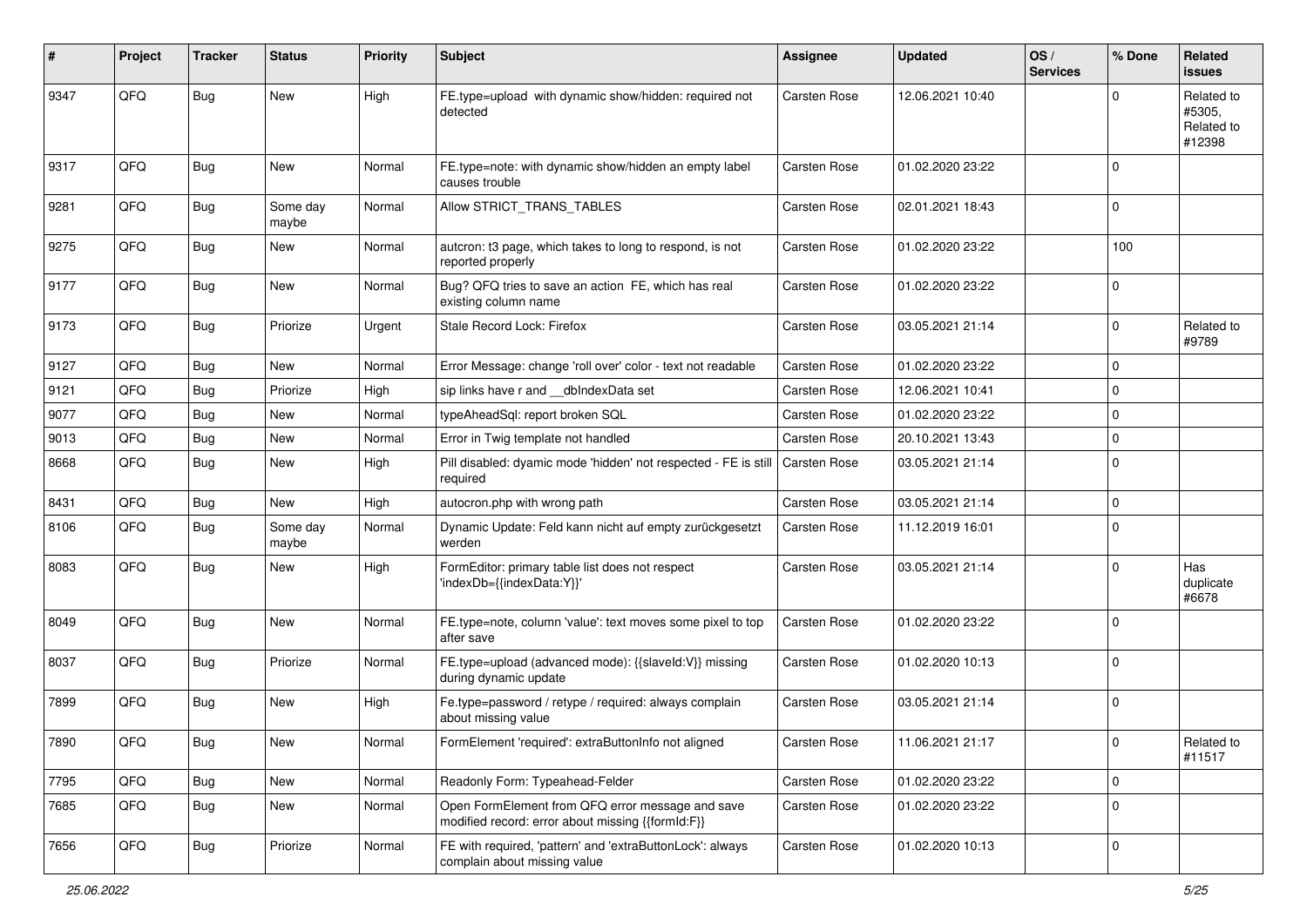| #    | Project | <b>Tracker</b> | <b>Status</b>     | <b>Priority</b> | <b>Subject</b>                                                                                                   | Assignee            | <b>Updated</b>   | OS/<br><b>Services</b> | % Done      | Related<br><b>issues</b> |
|------|---------|----------------|-------------------|-----------------|------------------------------------------------------------------------------------------------------------------|---------------------|------------------|------------------------|-------------|--------------------------|
| 7650 | QFQ     | Bug            | New               | High            | Optional do not show 'required' sign on FormElement                                                              | <b>Carsten Rose</b> | 03.05.2021 21:14 |                        | $\Omega$    |                          |
| 7616 | QFQ     | <b>Bug</b>     | Priorize          | Normal          | Selectlist with Enum & Dynamic Update                                                                            | Carsten Rose        | 01.02.2020 10:13 |                        | $\Omega$    |                          |
| 7574 | QFQ     | <b>Bug</b>     | New               | Normal          | Substitute error: form element not reported / dont parse<br>Form.note                                            | <b>Carsten Rose</b> | 01.02.2020 23:21 |                        | $\mathbf 0$ |                          |
| 7547 | QFQ     | <b>Bug</b>     | New               | Normal          | Error Message in afterSave: wrong parameter column<br>reported                                                   | Carsten Rose        | 01.02.2020 23:22 |                        | $\Omega$    |                          |
| 7524 | QFQ     | <b>Bug</b>     | <b>New</b>        | Normal          | QFQ throws a 'General Error' if 'fileadmin/protected/log/' is<br>not writeable                                   | <b>Carsten Rose</b> | 01.02.2020 23:22 |                        | $\Omega$    |                          |
| 7513 | QFQ     | <b>Bug</b>     | <b>New</b>        | Normal          | Radios not correct aligned                                                                                       | Carsten Rose        | 01.02.2020 23:22 |                        | $\Omega$    |                          |
| 7512 | QFQ     | <b>Bug</b>     | <b>New</b>        | Normal          | FE: inputType=number >> 'pattern' is not respected                                                               | Carsten Rose        | 01.02.2020 23:22 |                        | $\mathbf 0$ |                          |
| 7456 | QFQ     | <b>Bug</b>     | Some day<br>maybe | Low             | Todos in Code: solve or make ticket                                                                              | Carsten Rose        | 16.09.2021 15:10 |                        | $\Omega$    |                          |
| 7261 | QFQ     | <b>Bug</b>     | <b>New</b>        | Normal          | Report pathFilename for user without path, only the filename                                                     | Carsten Rose        | 01.02.2020 23:21 |                        | $\Omega$    |                          |
| 7219 | QFQ     | Bug            | New               | Normal          | typeSheadSql / typeAheadSqlPrefetch: change to curly<br>braces                                                   | Carsten Rose        | 01.02.2020 23:21 |                        | $\Omega$    |                          |
| 7014 | QFQ     | <b>Bug</b>     | <b>New</b>        | Normal          | Sending invalid emails succeeds when<br>debug.redirectAllMailTo is set                                           | <b>Carsten Rose</b> | 01.02.2020 23:21 |                        | $\Omega$    |                          |
| 7002 | QFQ     | Bug            | New               | Normal          | Dynamic Update: row does not disappear / appear                                                                  | <b>Carsten Rose</b> | 01.02.2020 23:22 |                        | 0           |                          |
| 6912 | QFQ     | <b>Bug</b>     | New               | Normal          | error Message Var 'deadline' already set in SIP - in Form<br>with FE.value={{deadline:R:::{{deadlinePeriod:Y}}}} | <b>Carsten Rose</b> | 01.02.2020 23:21 |                        | $\Omega$    |                          |
| 6677 | QFQ     | <b>Bug</b>     | New               | Normal          | Error message FE Action Element: no/wrong FE reference<br>who cause the problem.                                 | Carsten Rose        | 01.02.2020 23:21 |                        | $\mathbf 0$ |                          |
| 6574 | QFQ     | <b>Bug</b>     | Priorize          | Normal          | qfq.log: Fehlermeldung wurde angezeigt, aber nicht geloggt                                                       | <b>Carsten Rose</b> | 01.02.2020 10:13 |                        | $\mathbf 0$ |                          |
| 6483 | QFQ     | <b>Bug</b>     | New               | Normal          | R Store funktioniert nicht bei 'Report Notation' im FE                                                           | <b>Carsten Rose</b> | 01.02.2020 23:21 |                        | $\Omega$    |                          |
| 6462 | QFQ     | Bug            | New               | Normal          | File Upload: Nutzlose Fehlermeldung wenn Datei zu gross                                                          | <b>Carsten Rose</b> | 01.02.2020 23:21 |                        | $\Omega$    | Related to<br>#6139      |
| 6116 | QFQ     | <b>Bug</b>     | Priorize          | High            | value of checkbox not saved                                                                                      | <b>Carsten Rose</b> | 07.12.2021 17:19 |                        | 0           |                          |
| 5991 | QFQ     | <b>Bug</b>     | Some day<br>maybe | Normal          | URLs with 'I' or long parameter are problematic                                                                  | <b>Carsten Rose</b> | 01.02.2020 23:19 |                        | $\Omega$    |                          |
| 5768 | QFQ     | <b>Bug</b>     | Some day<br>maybe | Normal          | '{{pageLanguage:T}}' missing if QFQ is called via api                                                            | Carsten Rose        | 01.02.2020 23:19 |                        | $\Omega$    |                          |
| 5706 | QFQ     | <b>Bug</b>     | Some day<br>maybe | Normal          | upload: fileDestination needs to be sanatized                                                                    | Carsten Rose        | 01.02.2020 23:19 |                        | $\Omega$    |                          |
| 5576 | QFQ     | <b>Bug</b>     | New               | Normal          | Using MySQL 'DROP' requires privilege - wich is not really<br>necessary.                                         | Carsten Rose        | 01.02.2020 23:21 |                        | $\Omega$    |                          |
| 5559 | QFQ     | Bug            | New               | Normal          | FE.type = Upload: 'accept' might contain variables                                                               | Carsten Rose        | 11.05.2020 21:23 |                        | $\mathbf 0$ |                          |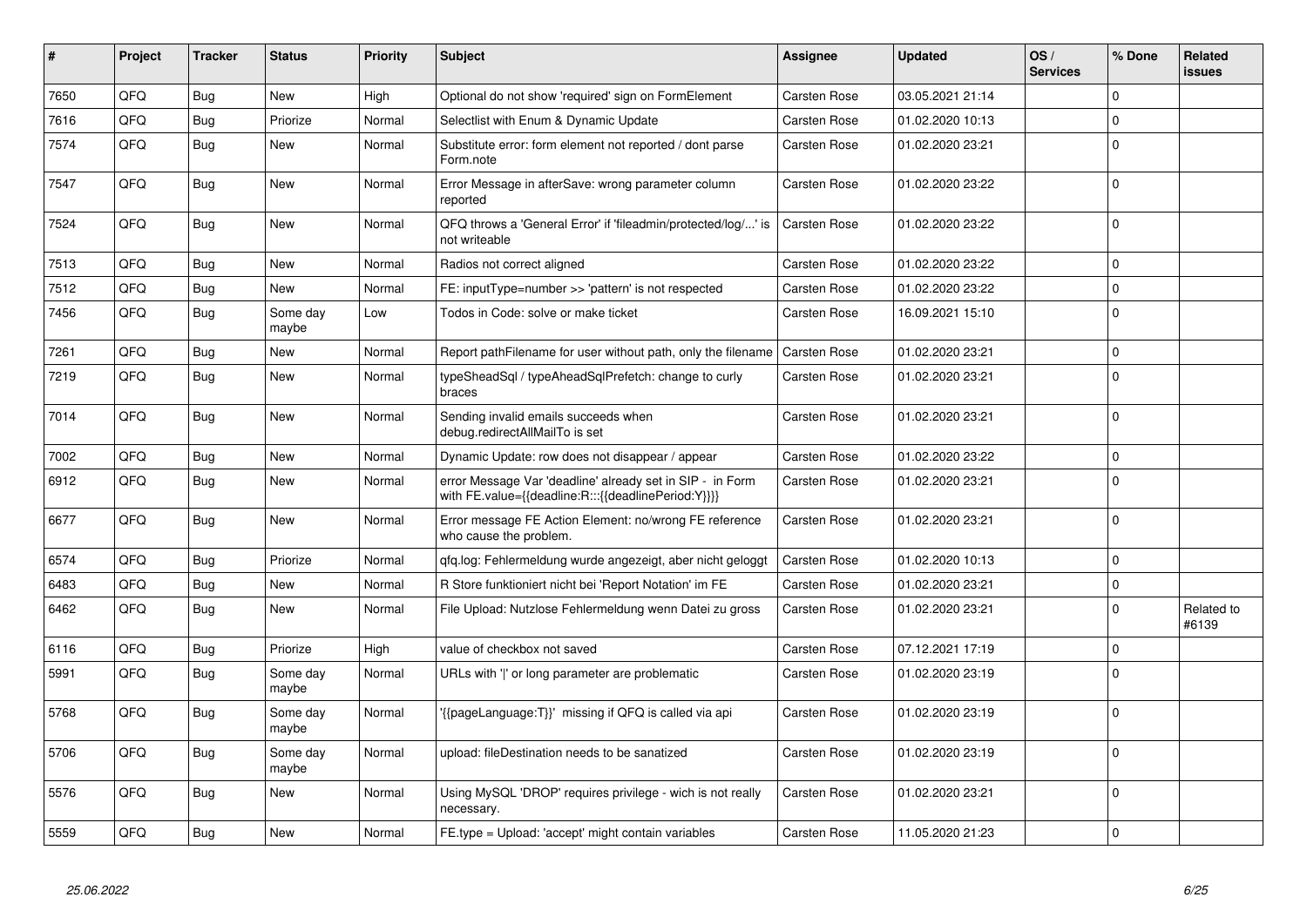| #    | Project | <b>Tracker</b> | <b>Status</b>     | <b>Priority</b> | <b>Subject</b>                                                                                                       | <b>Assignee</b>     | <b>Updated</b>   | OS/<br><b>Services</b> | % Done      | <b>Related</b><br><b>issues</b>                |
|------|---------|----------------|-------------------|-----------------|----------------------------------------------------------------------------------------------------------------------|---------------------|------------------|------------------------|-------------|------------------------------------------------|
| 5557 | QFQ     | Bug            | Some day<br>maybe | Normal          | Form load: STORE_RECORD filled, but should be empty                                                                  | Carsten Rose        | 01.02.2020 23:19 |                        | $\Omega$    |                                                |
| 5459 | QFQ     | Bug            | New               | High            | Multi DB: spread system tables between 'QFQ' and<br>'Data'-DB                                                        | Carsten Rose        | 03.05.2021 21:14 |                        | $\mathbf 0$ | Related to<br>#4720                            |
| 5305 | QFQ     | <b>Bug</b>     | New               | Normal          | Upload FormElement: nicht disabled by readonly Form                                                                  | Carsten Rose        | 16.06.2021 13:43 |                        | $\mathbf 0$ | Related to<br>#9347,<br>Related to<br>#9834    |
| 5221 | QFQ     | Bug            | New               | High            | Download Dialog: Bleibt stehen in FF wenn Datei<br>automatisch gespeichert wird.                                     | Carsten Rose        | 03.05.2021 21:14 |                        | $\mathbf 0$ |                                                |
| 5021 | QFQ     | <b>Bug</b>     | Some day<br>maybe | Normal          | FE.typ=extra - during save displays error 'datum2' already<br>filled in STORE SIP - the value is stored nevertheless | Carsten Rose        | 01.02.2020 23:19 |                        | $\mathsf 0$ | Related to<br>#3875                            |
| 4771 | QFQ     | Bug            | Some day<br>maybe | Normal          | gfg: select-down-values empty after save (edit-form for<br>program administrators)                                   | Carsten Rose        | 01.02.2020 23:20 |                        | $\Omega$    | Related to<br>#4549, Has<br>duplicate<br>#4282 |
| 4756 | QFQ     | <b>Bug</b>     | <b>New</b>        | Normal          | Form dirty even nothing changes                                                                                      | Carsten Rose        | 11.12.2019 16:16 |                        | $\mathbf 0$ |                                                |
| 4659 | QFQ     | Bug            | Some day<br>maybe | Normal          | infoButtonExtra                                                                                                      | Carsten Rose        | 01.02.2020 23:20 |                        | $\mathbf 0$ |                                                |
| 4651 | QFQ     | Bug            | Some day<br>maybe | Normal          | 'Loading document" Modal wird angezeigt bei uzhcd type=2<br>Ansicht                                                  | Carsten Rose        | 01.02.2020 23:20 |                        | $\mathsf 0$ |                                                |
| 4583 | QFQ     | <b>Bug</b>     | Some day<br>maybe | Normal          | Dynamic Update bei TypeAhead Feldern                                                                                 | Carsten Rose        | 01.02.2020 23:19 |                        | $\mathbf 0$ |                                                |
| 4549 | QFQ     | Bug            | Some day<br>maybe | Normal          | TemplateGroups: FE.type SELECT loose selected value<br>after save                                                    | <b>Carsten Rose</b> | 01.02.2020 23:20 |                        | $\mathbf 0$ | Related to<br>#4548.<br>Related to<br>#4771    |
| 4528 | QFQ     | <b>Bug</b>     | Some day<br>maybe | Normal          | extraButtonLock mit SQLAhead Bug                                                                                     | Carsten Rose        | 01.02.2020 23:19 |                        | $\mathbf 0$ |                                                |
| 4328 | QFQ     | <b>Bug</b>     | Some day<br>maybe | Normal          | Error Message: Show FE name/number on problems in FE                                                                 | Carsten Rose        | 01.02.2020 23:20 |                        | $\mathbf 0$ |                                                |
| 4293 | QFQ     | Bug            | Some day<br>maybe | Normal          | Download broken if token 'd:' is missing - but no error<br>message                                                   | Carsten Rose        | 11.12.2019 16:03 |                        | $\mathbf 0$ | Related to<br>#7514                            |
| 4279 | QFQ     | <b>Bug</b>     | Some day<br>maybe | High            | config.linkVars lost                                                                                                 | <b>Carsten Rose</b> | 03.05.2021 21:14 |                        | $\mathbf 0$ |                                                |
| 4092 | QFQ     | <b>Bug</b>     | Some day<br>maybe | Normal          | 1) Logging verbessern wann welches FE warum<br>ausgefuehrt wird, 2) Documentation: Best Practice Template<br>Group   | Carsten Rose        | 01.02.2020 23:19 |                        | $\Omega$    | Related to<br>#3504                            |
| 4008 | QFQ     | Bug            | Some day<br>maybe | Normal          | FormElemen.type=sendmail: wrong 'TO' if 'real<br>name <rea@mail.to>' is used</rea@mail.to>                           | Carsten Rose        | 11.12.2019 16:03 |                        | $\mathbf 0$ |                                                |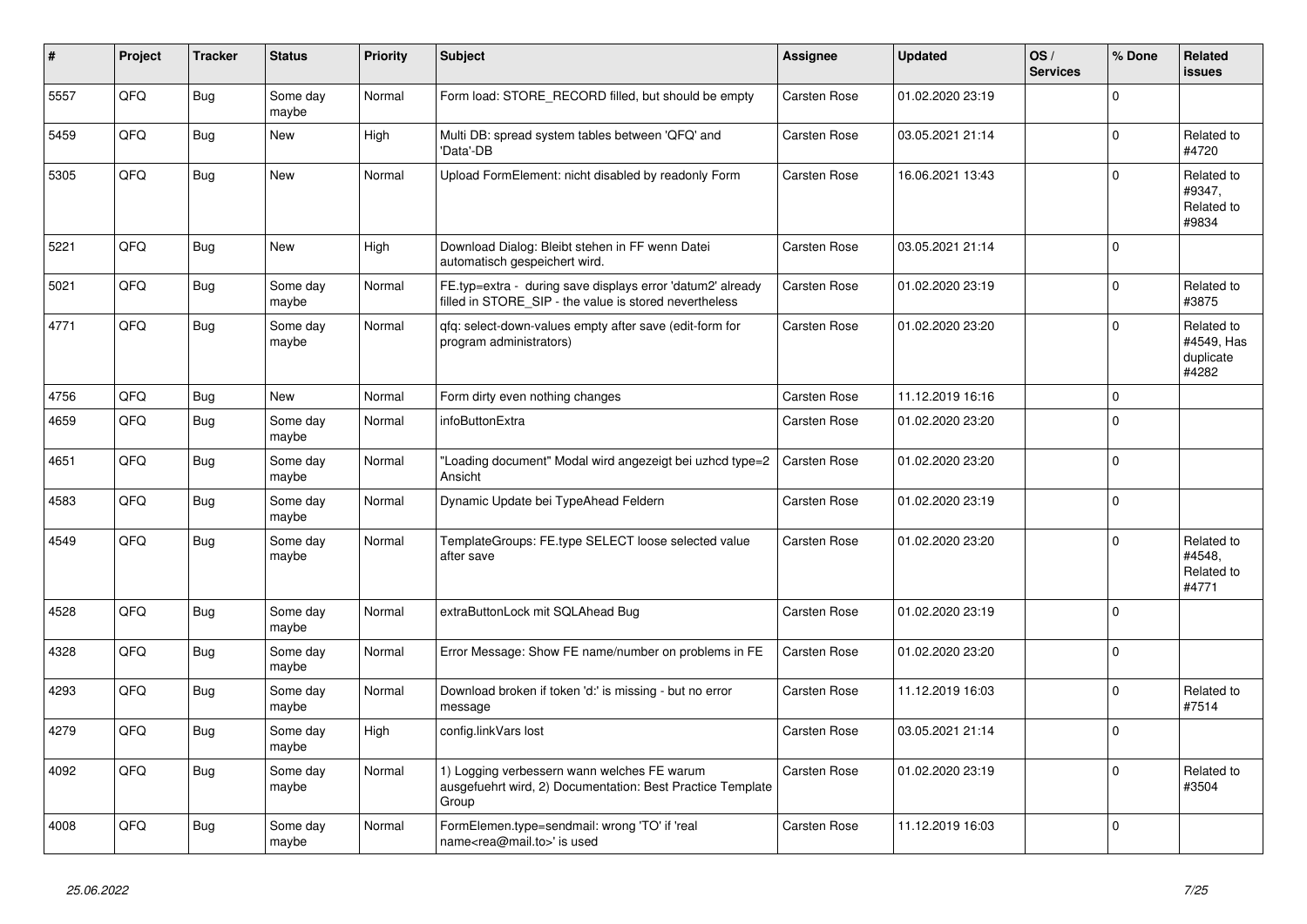| ∦     | Project | <b>Tracker</b> | <b>Status</b>     | <b>Priority</b> | <b>Subject</b>                                                                                                                | <b>Assignee</b> | <b>Updated</b>   | OS/<br><b>Services</b> | % Done      | Related<br><b>issues</b> |
|-------|---------|----------------|-------------------|-----------------|-------------------------------------------------------------------------------------------------------------------------------|-----------------|------------------|------------------------|-------------|--------------------------|
| 3895  | QFQ     | Bug            | Some day<br>maybe | Normal          | typeahead pedantic: on lehrkredit Idap webpass - if only one<br>person is in dropdown, such person can't be selected          | Carsten Rose    | 11.12.2019 16:03 |                        | $\mathbf 0$ |                          |
| 3882  | QFQ     | Bug            | Some day<br>maybe | Normal          | templateGroup: disable 'add' if limit is reached - funktioniert<br>nicht wenn bereits records existierten                     | Carsten Rose    | 11.12.2019 16:03 |                        | $\mathbf 0$ |                          |
| 3811  | QFQ     | <b>Bug</b>     | Some day<br>maybe | Normal          | Dynamic Update: extraButtonInfo - Text aktualisieren                                                                          | Carsten Rose    | 11.12.2019 16:03 |                        | $\mathbf 0$ | Related to<br>#11517     |
| 3782  | QFQ     | Bug            | Priorize          | Normal          | Bei fehlerhafter Eingabe (z.B. Datum) sollte das erwartete<br>Format angezeigt werden                                         | Carsten Rose    | 01.02.2020 10:13 |                        | $\mathbf 0$ |                          |
| 3750  | QFQ     | Bug            | Some day<br>maybe | Normal          | FE in a row: if one violates check, all are red                                                                               | Carsten Rose    | 11.12.2019 16:03 |                        | $\mathbf 0$ |                          |
| 3682  | QFQ     | Bug            | Some day<br>maybe | Normal          | Dynamic update: Radio buttons                                                                                                 | Carsten Rose    | 11.12.2019 16:02 |                        | $\mathbf 0$ |                          |
| 3588  | QFQ     | <b>Bug</b>     | Some day<br>maybe | Normal          | templateGroup: versteckte Elemente werden weiterhin<br>gespeichert.                                                           | Carsten Rose    | 11.12.2019 16:02 |                        | $\mathbf 0$ |                          |
| 3570  | QFQ     | <b>Bug</b>     | Some day<br>maybe | High            | Formular mit prmitnew permitEdit=Always wird nicht<br>aufgerufen (ist leer)                                                   | Carsten Rose    | 03.05.2021 21:14 |                        | $\mathbf 0$ |                          |
| 3547  | QFQ     | Bug            | New               | Normal          | FE of type 'note' causes writing of empty fields.                                                                             | Carsten Rose    | 01.02.2020 23:21 |                        | $\mathbf 0$ |                          |
| 3349  | QFQ     | Bug            | Some day<br>maybe | Normal          | config.qfq.ini: a) vertraegt keine '=' im Value (z.B. Passwort),<br>b) Values sollten in ticks einschliessbar sein (spaces, ) | Carsten Rose    | 11.12.2019 16:02 |                        | $\mathbf 0$ |                          |
| 3130  | QFQ     | Bug            | Some day<br>maybe | Normal          | Debug Info's nicht korrekt nach 'New > Save'.                                                                                 | Carsten Rose    | 11.12.2019 16:03 |                        | $\mathbf 0$ | Related to<br>#3253      |
| 3109  | QFQ     | Bug            | Some day<br>maybe | High            | RealUrl: Links werden nicht korrekt gerendert                                                                                 | Carsten Rose    | 03.05.2021 21:14 |                        | $\mathbf 0$ |                          |
| 3061  | QFQ     | Bug            | Some day<br>maybe | High            | winstitute: mysql connection durcheinander - nmhp17<br>(ag7)/QFQ arbeitet mit DB/Tabellen von biostat.                        | Carsten Rose    | 03.05.2021 21:14 |                        | $\mathbf 0$ |                          |
| 2643  | QFQ     | <b>Bug</b>     | Some day<br>maybe | Normal          | Zend / PHP Webinars anschauen                                                                                                 | Carsten Rose    | 01.02.2020 15:56 |                        | $\mathbf 0$ |                          |
| 13647 | QFQ     | <b>Bug</b>     | New               | Normal          | Autofocus funktioniert nicht auf Chrome                                                                                       | Benjamin Baer   | 19.03.2022 17:44 |                        | $\mathbf 0$ |                          |
| 13528 | QFQ     | Bug            | New               | Normal          | qfq.io > releases: es wird kein neues Release angelegt                                                                        | Benjamin Baer   | 19.03.2022 17:46 |                        | $\mathbf 0$ |                          |
| 11237 | QFQ     | Bug            | New               | High            | Radiobutton / parameter.buttonClass= btn-default - kein dirty<br>Trigger                                                      | Benjamin Baer   | 03.05.2021 21:12 |                        | $\mathbf 0$ | Related to<br>#10766     |
| 11057 | QFQ     | Bug            | <b>New</b>        | High            | Checkboxes ohne span.checkmark im Report werden<br>ausgeblendet                                                               | Benjamin Baer   | 03.05.2021 21:12 |                        | $\mathbf 0$ | Related to<br> #11039    |
| 9898  | QFQ     | Bug            | Feedback          | Normal          | Formular trotz Timeout gespeichert                                                                                            | Benjamin Baer   | 01.02.2020 15:56 |                        | $\mathbf 0$ |                          |
| 9535  | QFQ     | <b>Bug</b>     | Feedback          | Normal          | Report:  AS '_vertical' - column to wide - vertical >> rot45,<br>rot90                                                        | Benjamin Baer   | 01.02.2020 15:56 |                        | $\mathbf 0$ |                          |
| 6566  | QFQ     | <b>Bug</b>     | Priorize          | Normal          | Link Function 'delete': provided parameter missing on page<br>reload                                                          | Benjamin Baer   | 03.01.2022 08:08 |                        | $\mathsf 0$ |                          |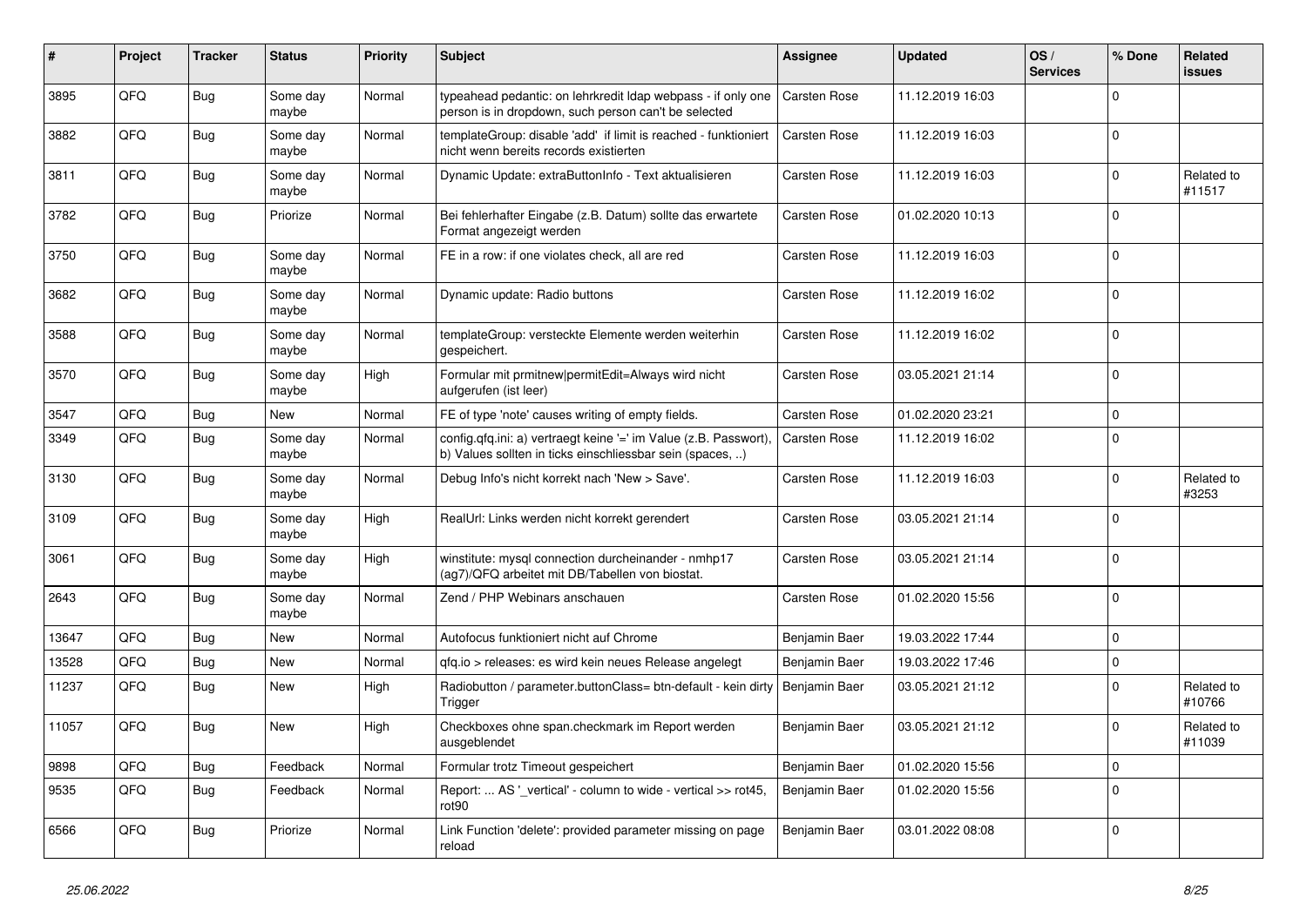| #     | Project | <b>Tracker</b> | <b>Status</b>     | <b>Priority</b> | <b>Subject</b>                                                                                                                                           | <b>Assignee</b> | <b>Updated</b>   | OS/<br><b>Services</b> | % Done      | Related<br><b>issues</b> |
|-------|---------|----------------|-------------------|-----------------|----------------------------------------------------------------------------------------------------------------------------------------------------------|-----------------|------------------|------------------------|-------------|--------------------------|
| 6140  | QFQ     | Bug            | Priorize          | Normal          | QFQ DnD Sort: Locked fields                                                                                                                              | Benjamin Baer   | 21.03.2022 09:56 |                        | $\mathbf 0$ |                          |
| 4457  | QFQ     | Bug            | Priorize          | Normal          | typeahead: pressing return to select an item, saves the form<br>and closes the form.                                                                     | Benjamin Baer   | 03.01.2022 08:01 |                        | $\mathbf 0$ | Related to<br>#4398      |
| 4454  | QFQ     | <b>Bug</b>     | Some day<br>maybe | Normal          | Required Elements: multiple elements in a row - whole row<br>marked if only one input is empty.                                                          | Benjamin Baer   | 01.02.2020 23:20 |                        | $\Omega$    |                          |
| 4398  | QFQ     | Bug            | Some day<br>maybe | Normal          | Typeahead: mouse click in a prefilled input opens a single<br>item dropdown with the current value - click on it seems to<br>set the value, not the key. | Benjamin Baer   | 01.02.2020 23:20 |                        | $\Omega$    | Related to<br>#4457      |
| 2665  | QFQ     | Bug            | Priorize          | Normal          | Dynamic Update funktioniert nicht, wenn beim<br>entsprechenden FormElement eine size angegeben ist.                                                      | Benjamin Baer   | 03.01.2022 08:12 |                        | 30          |                          |
| 2063  | QFQ     | Bug            | Some day<br>maybe | Normal          | Pills auf 'inaktiv' setzen falls keine Element auf dem Pill<br>sichtbar sind.                                                                            | Benjamin Baer   | 11.12.2019 16:03 |                        | $\mathbf 0$ | Related to<br>#3752      |
| 11715 | QFQ     | Bug            | <b>New</b>        | Normal          | acceptZeroAsRequired and requiredOffButMark do not<br>coincide                                                                                           |                 | 08.12.2020 12:13 |                        | $\Omega$    |                          |
| 11522 | QFQ     | <b>Bug</b>     | <b>New</b>        | Normal          | Aus/Einblenden von Reitern                                                                                                                               |                 | 13.11.2020 14:58 |                        | $\mathbf 0$ |                          |
| 11195 | QFQ     | <b>Bug</b>     | <b>New</b>        | Low             | Dynamic Update: Note not updated if new text is empty<br>(v20.4)                                                                                         |                 | 25.09.2020 11:14 |                        | $\Omega$    |                          |
| 10890 | QFQ     | Bug            | <b>New</b>        | Normal          | AutoCron hangs                                                                                                                                           |                 | 20.07.2020 13:56 |                        | $\mathbf 0$ |                          |
| 10766 | QFQ     | Bug            | <b>New</b>        | High            | Radiobutton / parameter.buttonClass=btn-default: dynamic<br>update                                                                                       |                 | 03.05.2021 21:12 |                        | $\Omega$    | Related to<br>#11237     |
| 10759 | QFQ     | Bug            | <b>New</b>        | Normal          | emptyMeansNull - Feld falsch aktualisiert                                                                                                                |                 | 12.11.2020 23:45 |                        | $\mathbf 0$ |                          |
| 10324 | QFQ     | Bug            | <b>New</b>        | Normal          | Excel Export mit Template funktioniert nur, wenn Template<br>vor uid kommt                                                                               |                 | 30.03.2020 11:20 |                        | $\mathbf 0$ | Related to<br>#10257     |
| 9855  | QFQ     | Bug            | <b>New</b>        | Normal          | <b>Required Check</b>                                                                                                                                    |                 | 01.02.2020 15:56 |                        | $\mathbf 0$ |                          |
| 9126  | QFQ     | <b>Bug</b>     | Some day<br>maybe | Normal          | hidden Form elements are present in page source                                                                                                          |                 | 02.01.2021 18:41 |                        | $\Omega$    |                          |
| 9024  | QFQ     | Bug            | Some day<br>maybe | Normal          | QFQ Einarbeitung                                                                                                                                         |                 | 01.02.2020 15:56 |                        | $\Omega$    |                          |
| 9020  | QFQ     | Bug            | Some day<br>maybe | Normal          | radio mit buttonClass und dynamicUpdate lassen sich nicht<br>kombinieren                                                                                 |                 | 11.12.2019 16:01 |                        | $\Omega$    |                          |
| 7402  | QFQ     | <b>Bug</b>     | Some day<br>maybe | Normal          | thumbnail cache: outdated picture when permission denied<br>and permission resolved.                                                                     |                 | 01.02.2020 23:20 |                        | $\mathbf 0$ |                          |
| 7281  | QFQ     | Bug            | Some day<br>maybe | Normal          | Subrecords: on large screen separator line too short                                                                                                     |                 | 01.02.2020 23:19 |                        | $\mathbf 0$ |                          |
| 7101  | QFQ     | Bug            | Some day<br>maybe | Normal          | 'form' in SIP and 'report' - breaks                                                                                                                      |                 | 01.02.2020 23:20 |                        | $\Omega$    |                          |
| 5877  | QFQ     | <b>Bug</b>     | Some day<br>maybe | Normal          | FE.type=note:bsColumn strange behaviour                                                                                                                  |                 | 01.02.2020 23:19 |                        | $\mathbf 0$ |                          |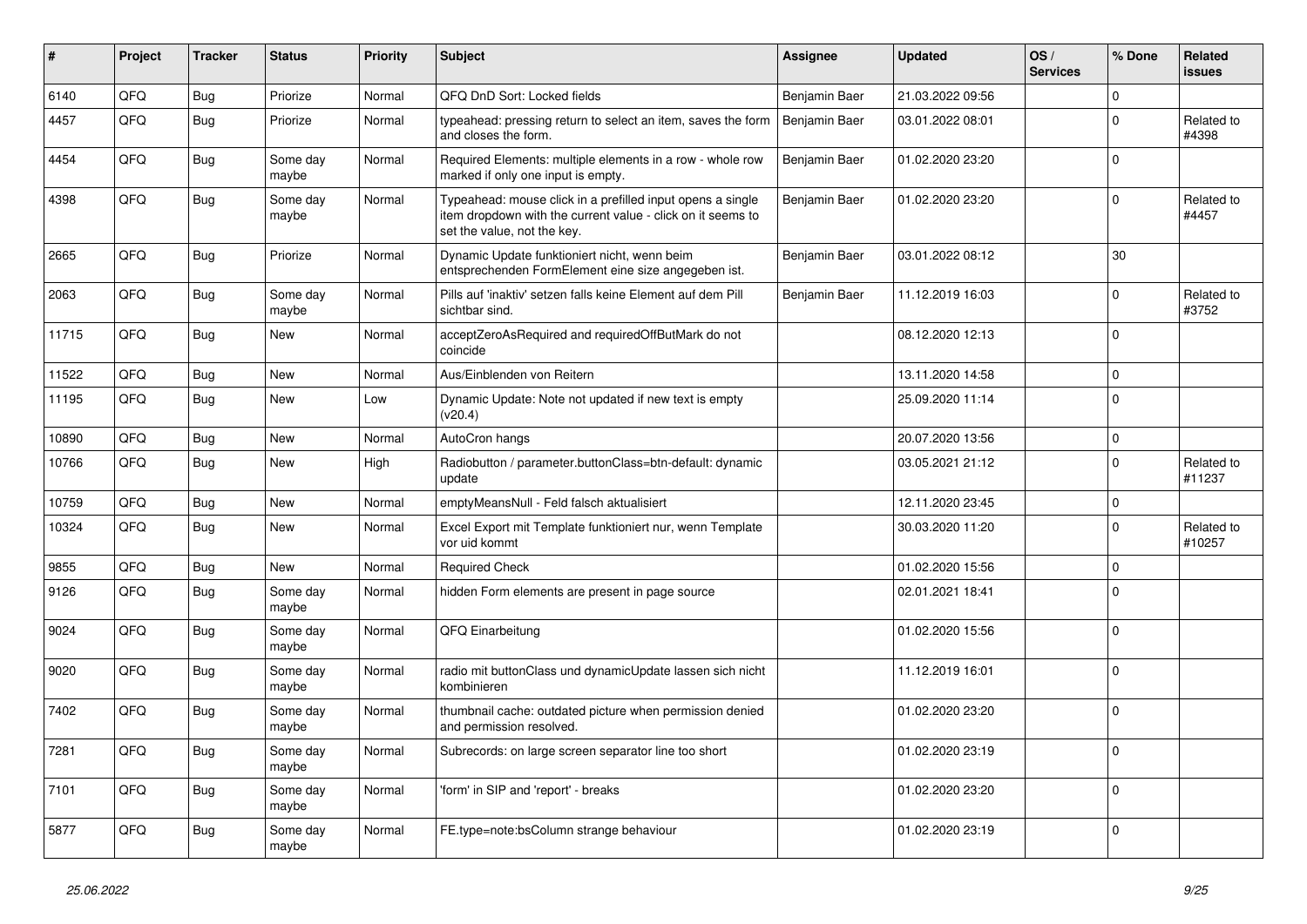| #     | Project | <b>Tracker</b> | <b>Status</b>     | <b>Priority</b> | <b>Subject</b>                                                                            | Assignee               | <b>Updated</b>   | OS/<br><b>Services</b> | % Done      | Related<br>issues                                                                                                                                                     |
|-------|---------|----------------|-------------------|-----------------|-------------------------------------------------------------------------------------------|------------------------|------------------|------------------------|-------------|-----------------------------------------------------------------------------------------------------------------------------------------------------------------------|
| 4546  | QFQ     | Bug            | Some day<br>maybe | Normal          | NH: SIP storage is destroyed                                                              |                        | 01.02.2020 23:20 |                        | $\pmb{0}$   |                                                                                                                                                                       |
| 4441  | QFQ     | <b>Bug</b>     | Some day<br>maybe | Normal          | \$_SERVER Vars sollten nur aus dem Store genommen<br>werden - Code entsprechend anpassen. |                        | 11.12.2019 16:02 |                        | $\pmb{0}$   |                                                                                                                                                                       |
| 4138  | QFQ     | <b>Bug</b>     | Some day<br>maybe | Normal          | _style fehlt                                                                              |                        | 11.12.2019 16:03 |                        | $\pmb{0}$   |                                                                                                                                                                       |
| 4122  | QFQ     | <b>Bug</b>     | Some day<br>maybe | Normal          | file: Render Mode hat keinen Effekt                                                       |                        | 11.12.2019 16:03 |                        | $\pmb{0}$   |                                                                                                                                                                       |
| 13609 | QFQ     | Feature        | New               | Normal          | QFQ Introduction: Seite aufloesen                                                         | Philipp<br>Gröbelbauer | 28.05.2022 11:02 |                        | $\pmb{0}$   |                                                                                                                                                                       |
| 10124 | QFQ     | Feature        | Feedback          | Normal          | qfq AAI-Login                                                                             | Karin Niffeler         | 07.05.2020 09:36 |                        | $\mathbf 0$ |                                                                                                                                                                       |
| 14376 | QFQ     | Feature        | New               | Normal          | QFQ Bootstrap: if missing, create stored procedures                                       | Enis Nuredini          | 19.06.2022 16:37 |                        | $\pmb{0}$   |                                                                                                                                                                       |
| 14320 | QFQ     | Feature        | ToDo              | Normal          | Allow specific HTML Tags and Attributes: general, TinyMCE                                 | Enis Nuredini          | 17.06.2022 10:44 |                        | $\pmb{0}$   | Related to<br>#12664,<br>Related to<br>#12039,<br>Related to<br>#11702,<br>Related to<br>#7239,<br>Related to<br>#3708,<br>Related to<br>#3646,<br>Related to<br>#880 |
| 14227 | QFQ     | Feature        | New               | Normal          | Selenium Konkurrenz: cypress.io                                                           | Enis Nuredini          | 28.05.2022 11:02 |                        | $\pmb{0}$   |                                                                                                                                                                       |
| 14028 | QFQ     | Feature        | New               | Normal          | Required notification: visual nicer                                                       | Enis Nuredini          | 28.05.2022 11:01 |                        | $\pmb{0}$   |                                                                                                                                                                       |
| 13945 | QFQ     | Feature        | New               | Normal          | As _link: content before/after link                                                       | Enis Nuredini          | 28.05.2022 11:01 |                        | $\pmb{0}$   | Related to<br>#12262                                                                                                                                                  |
| 13900 | QFQ     | Feature        | Priorize          | Normal          | Selenium: Check das Cookie/PDF funktioniert                                               | Enis Nuredini          | 25.03.2022 12:45 |                        | $\pmb{0}$   |                                                                                                                                                                       |
| 13757 | QFQ     | Feature        | New               | High            | QR / Bar-Code Plugin                                                                      | Enis Nuredini          | 19.03.2022 17:43 |                        | $\pmb{0}$   |                                                                                                                                                                       |
| 13608 | QFQ     | Feature        | Some day<br>maybe | Normal          | Automatic Browser Language Redirect                                                       | Enis Nuredini          | 17.06.2022 08:35 |                        | $\pmb{0}$   |                                                                                                                                                                       |
| 13572 | QFQ     | Feature        | Feedback          | Normal          | Form Load: misleading error message on trying to load non<br>existent primary record      | Enis Nuredini          | 16.05.2022 23:16 |                        | 100         |                                                                                                                                                                       |
| 12630 | QFQ     | Feature        | In Progress       | Normal          | Input: date[time]: min / max values                                                       | Enis Nuredini          | 20.06.2022 18:31 |                        | $\pmb{0}$   | Related to<br>#10096,<br>Related to<br>#14302,<br>Related to<br>#14303                                                                                                |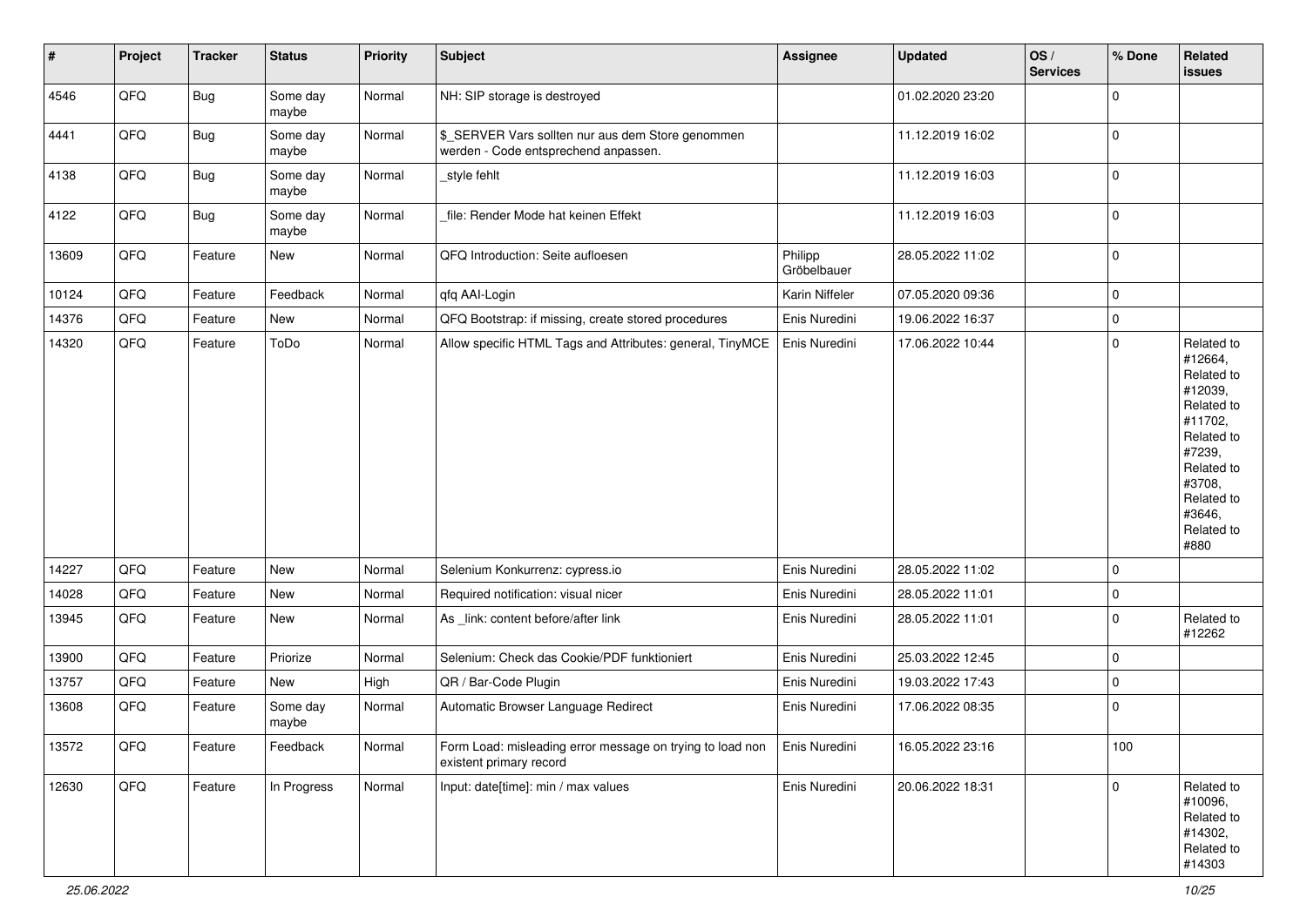| #     | Project | <b>Tracker</b> | <b>Status</b>              | <b>Priority</b> | <b>Subject</b>                                                                        | <b>Assignee</b> | <b>Updated</b>   | OS/<br><b>Services</b> | % Done      | Related<br><b>issues</b>                                                    |
|-------|---------|----------------|----------------------------|-----------------|---------------------------------------------------------------------------------------|-----------------|------------------|------------------------|-------------|-----------------------------------------------------------------------------|
| 12262 | QFQ     | Feature        | ToDo                       | Normal          | Form buttons on top: more customable                                                  | Enis Nuredini   | 17.06.2022 10:44 |                        | $\mathbf 0$ | Related to<br>#13945, Has<br>duplicate<br>#4046, Has<br>duplicate<br>#10080 |
| 11892 | QFQ     | Feature        | New                        | Normal          | tablesorter: columns with links are hard to order - new<br>qualifier 'Y: <ord>'</ord> | Enis Nuredini   | 23.03.2022 09:22 |                        | $\mathbf 0$ |                                                                             |
| 10782 | QFQ     | Feature        | Feedback                   | Normal          | Tiny MCE: Image Upload                                                                | Enis Nuredini   | 16.05.2022 23:16 |                        | $\mathbf 0$ | Related to<br>#12452                                                        |
| 10569 | QFQ     | Feature        | Priorize                   | Normal          | link blank more safe                                                                  | Enis Nuredini   | 25.03.2022 12:44 |                        | $\mathbf 0$ |                                                                             |
| 10463 | QFQ     | Feature        | New                        | Normal          | Report link: expliztes setzen von HTML Tags (Bedarf fuer<br>'data-selenium' & 'id')   | Enis Nuredini   | 23.03.2022 09:23 |                        | $\mathbf 0$ | Related to<br>#7648                                                         |
| 9052  | QFQ     | Feature        | Feedback                   | High            | Report: CodeMirror with SQL Syntax Highlight in FE                                    | Enis Nuredini   | 08.06.2022 10:25 |                        | $\mathbf 0$ |                                                                             |
| 14371 | QFQ     | Feature        | Priorize                   | Normal          | LDAP via REPORT                                                                       | Carsten Rose    | 19.06.2022 16:37 |                        | $\pmb{0}$   |                                                                             |
| 14290 | QFQ     | Feature        | Priorize                   | Normal          | FormEditor: Show Table Definition                                                     | Carsten Rose    | 19.06.2022 16:37 |                        | $\pmb{0}$   |                                                                             |
| 14187 | QFQ     | Feature        | <b>New</b>                 | High            | qfq.log: show current URL                                                             | Carsten Rose    | 28.05.2022 11:02 |                        | $\mathbf 0$ | Related to<br>#13933,<br>Related to<br>#12532,<br>Related to<br>#11893      |
| 14090 | QFQ     | Feature        | <b>New</b>                 | Normal          | Nützliche _script funktionen                                                          | Carsten Rose    | 28.05.2022 11:03 |                        | $\mathbf 0$ |                                                                             |
| 13843 | QFQ     | Feature        | New                        | Normal          | Create JWT via QFQ                                                                    | Carsten Rose    | 19.03.2022 17:42 |                        | $\pmb{0}$   |                                                                             |
| 13841 | QFQ     | Feature        | <b>New</b>                 | Normal          | Create PDF via iText - evaluate                                                       | Carsten Rose    | 19.03.2022 17:42 |                        | $\pmb{0}$   |                                                                             |
| 13700 | QFQ     | Feature        | New                        | Normal          | Redesign gfg.io Seite                                                                 | Carsten Rose    | 19.03.2022 17:43 |                        | $\pmb{0}$   |                                                                             |
| 13566 | QFQ     | Feature        | Ready to sync<br>(develop) | Normal          | Delete config-example.qfq.php file                                                    | Carsten Rose    | 23.12.2021 09:25 |                        | $\pmb{0}$   |                                                                             |
| 13467 | QFQ     | Feature        | New                        | Normal          | ChangeLog Generator                                                                   | Carsten Rose    | 19.03.2022 17:46 |                        | $\mathbf 0$ | Related to<br>#11460                                                        |
| 13354 | QFQ     | Feature        | <b>New</b>                 | Normal          | Using Websocket in QFQ                                                                | Carsten Rose    | 10.11.2021 15:47 |                        | $\pmb{0}$   |                                                                             |
| 13330 | QFQ     | Feature        | In Progress                | Normal          | Multi Form: Upload                                                                    | Carsten Rose    | 07.11.2021 12:40 |                        | 50          | Related to<br>#9706                                                         |
| 12679 | QFQ     | Feature        | <b>New</b>                 | Normal          | tablesorter: custom column width                                                      | Carsten Rose    | 16.06.2021 11:10 |                        | $\pmb{0}$   |                                                                             |
| 12664 | QFQ     | Feature        | <b>New</b>                 | Normal          | TinyMCE: report/remove malicous HTML/JS Code                                          | Carsten Rose    | 19.03.2022 17:47 |                        | $\mathbf 0$ | Related to<br>#14320                                                        |
| 12632 | QFQ     | Feature        | New                        | Normal          | TinyMCE: Prepare CSS classes for images                                               | Carsten Rose    | 04.06.2021 14:35 |                        | 100         | Blocked by<br>#12186                                                        |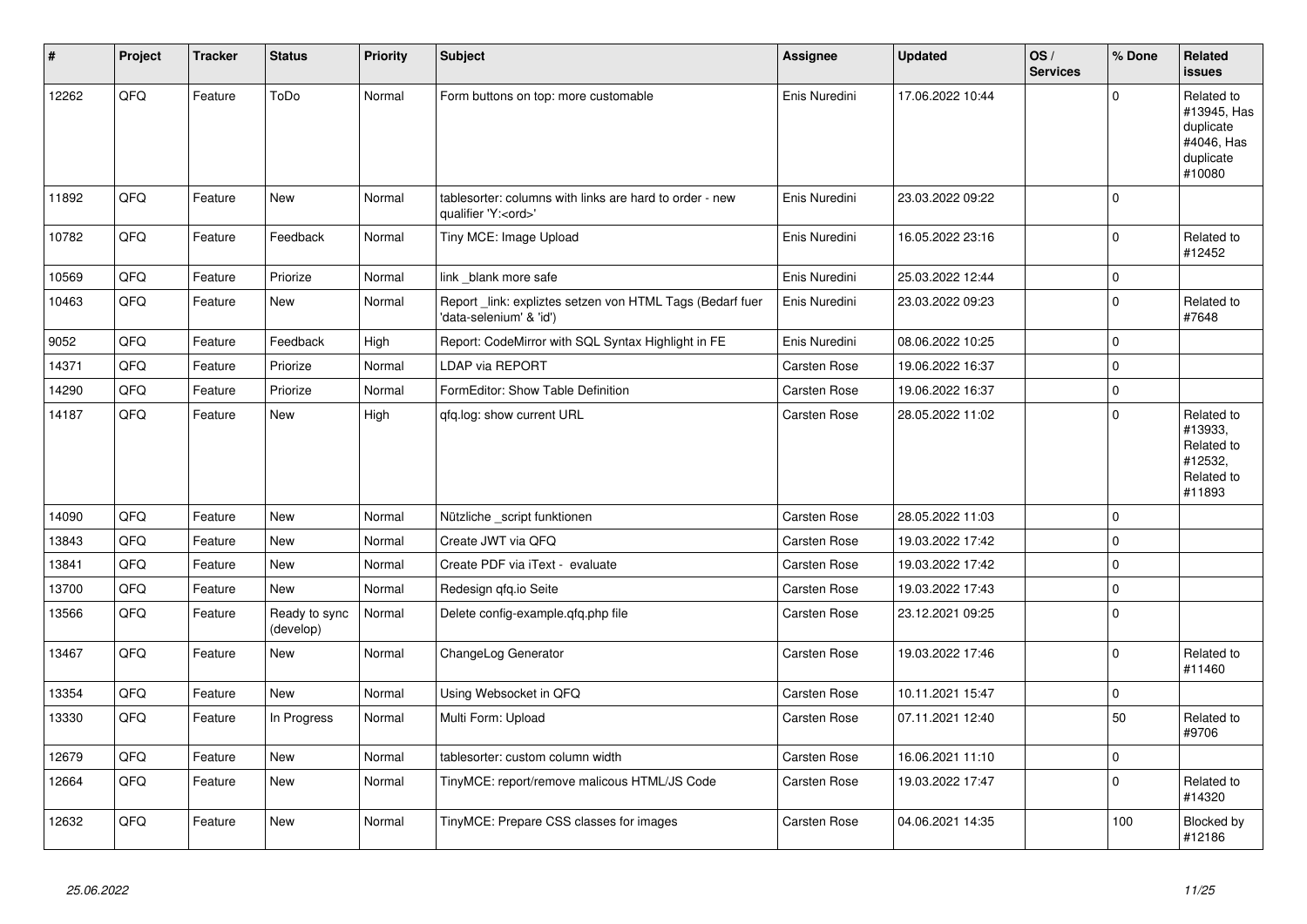| #     | Project | <b>Tracker</b> | <b>Status</b>     | <b>Priority</b> | <b>Subject</b>                                                                                                                        | <b>Assignee</b>     | <b>Updated</b>   | OS/<br><b>Services</b> | % Done              | Related<br><b>issues</b>                                               |
|-------|---------|----------------|-------------------|-----------------|---------------------------------------------------------------------------------------------------------------------------------------|---------------------|------------------|------------------------|---------------------|------------------------------------------------------------------------|
| 12611 | QFQ     | Feature        | Some day<br>maybe | Normal          | Refactoring: Bootstrap with Lazy Loading                                                                                              | Carsten Rose        | 08.06.2022 10:37 |                        | $\mathbf 0$         | Related to<br>#12490.<br>Related to<br>#10013.<br>Related to<br>#7732  |
| 12603 | QFQ     | Feature        | New               | Normal          | Dropdown (Select), Radio, checkbox:<br>itemListAlways={{!SELECT key, value}}                                                          | Carsten Rose        | 19.03.2022 17:47 |                        | $\pmb{0}$           |                                                                        |
| 12584 | QFQ     | Feature        | Feedback          | Normal          | T3 v10 migration script: replace alias-patterns (v11)                                                                                 | Carsten Rose        | 28.05.2022 11:12 |                        | 100                 |                                                                        |
| 12544 | QFQ     | Feature        | New               | High            | a) ' AS _link' new also as ' AS _format', b) sortierung via<br>'display: none;', c) '_format' benoeitgt nicht zwingend<br>u/U/p/m/z/d | <b>Carsten Rose</b> | 14.12.2021 16:03 |                        | $\mathbf 0$         |                                                                        |
| 12532 | QFQ     | Feature        | <b>New</b>        | High            | SIP-Parameter bei Seitenaufruf in Browser-Console<br>anzeigen                                                                         | Carsten Rose        | 07.12.2021 17:19 |                        | $\mathbf 0$         | Related to<br>#11893,<br>Related to<br>#14187                          |
| 12504 | QFQ     | Feature        | Priorize          | Normal          | sql.log: report fe.id                                                                                                                 | Carsten Rose        | 05.05.2021 22:09 |                        | $\mathbf 0$         |                                                                        |
| 12503 | QFQ     | Feature        | Priorize          | Normal          | Detect dangerous UPDATE statement with missing WHERE                                                                                  | <b>Carsten Rose</b> | 05.05.2021 22:09 |                        | $\mathbf 0$         |                                                                        |
| 12480 | QFQ     | Feature        | New               | Normal          | If QFQ upgrade is running, block further request                                                                                      | Carsten Rose        | 03.05.2021 20:45 |                        | $\pmb{0}$           |                                                                        |
| 12477 | QFQ     | Feature        | New               | Normal          | Support for refactoring: Form, FormElement, diverse<br>Tabellen/Spalten, tt-content Records                                           | Carsten Rose        | 03.05.2021 20:45 |                        | $\mathbf 0$         |                                                                        |
| 12474 | QFQ     | Feature        | New               | Normal          | Check BaseConfigURL if it is given and the the last char is '/'                                                                       | <b>Carsten Rose</b> | 03.05.2021 20:45 |                        | $\mathbf 0$         |                                                                        |
| 12465 | QFQ     | Feature        | New               | Normal          | QFQ Function: use in FE to fill StoreRecord                                                                                           | Carsten Rose        | 05.05.2021 21:58 |                        | $\pmb{0}$           |                                                                        |
| 12452 | QFQ     | Feature        | Priorize          | Normal          | BaseURL: alsways with '/' at the end                                                                                                  | Carsten Rose        | 19.06.2022 13:45 |                        | $\mathbf 0$         | Related to<br>#10782                                                   |
| 12440 | QFQ     | Feature        | In Progress       | Normal          | Typo3 V10 upgrade (durchfuehren und testen)                                                                                           | Carsten Rose        | 21.03.2022 09:53 |                        | 50                  | Related to<br>#12357,<br>Related to<br>#12067.<br>Related to<br>#10661 |
| 12439 | QFQ     | Feature        | In Progress       | Normal          | TinyMCE Paste from Word & Character Count/Limit                                                                                       | Carsten Rose        | 05.05.2021 22:15 |                        | $\mathsf{O}\xspace$ |                                                                        |
| 12413 | QFQ     | Feature        | <b>New</b>        | Normal          | STORE_TYPO3: enhance for {{be_users.email:T}},<br>{{fe users.email:T}}                                                                | Carsten Rose        | 03.05.2021 20:45 |                        | $\Omega$            | Related to<br>#12412,<br>Related to<br>#10012                          |
| 12412 | QFQ     | Feature        | <b>New</b>        | Normal          | Action/Escape qualifier 'e' (empty), '0': if given, an empty<br>string (or '0') will be treated as 'not found'                        | <b>Carsten Rose</b> | 08.05.2021 09:40 |                        | $\Omega$            | Related to<br>#12413,<br>Related to<br>#10012                          |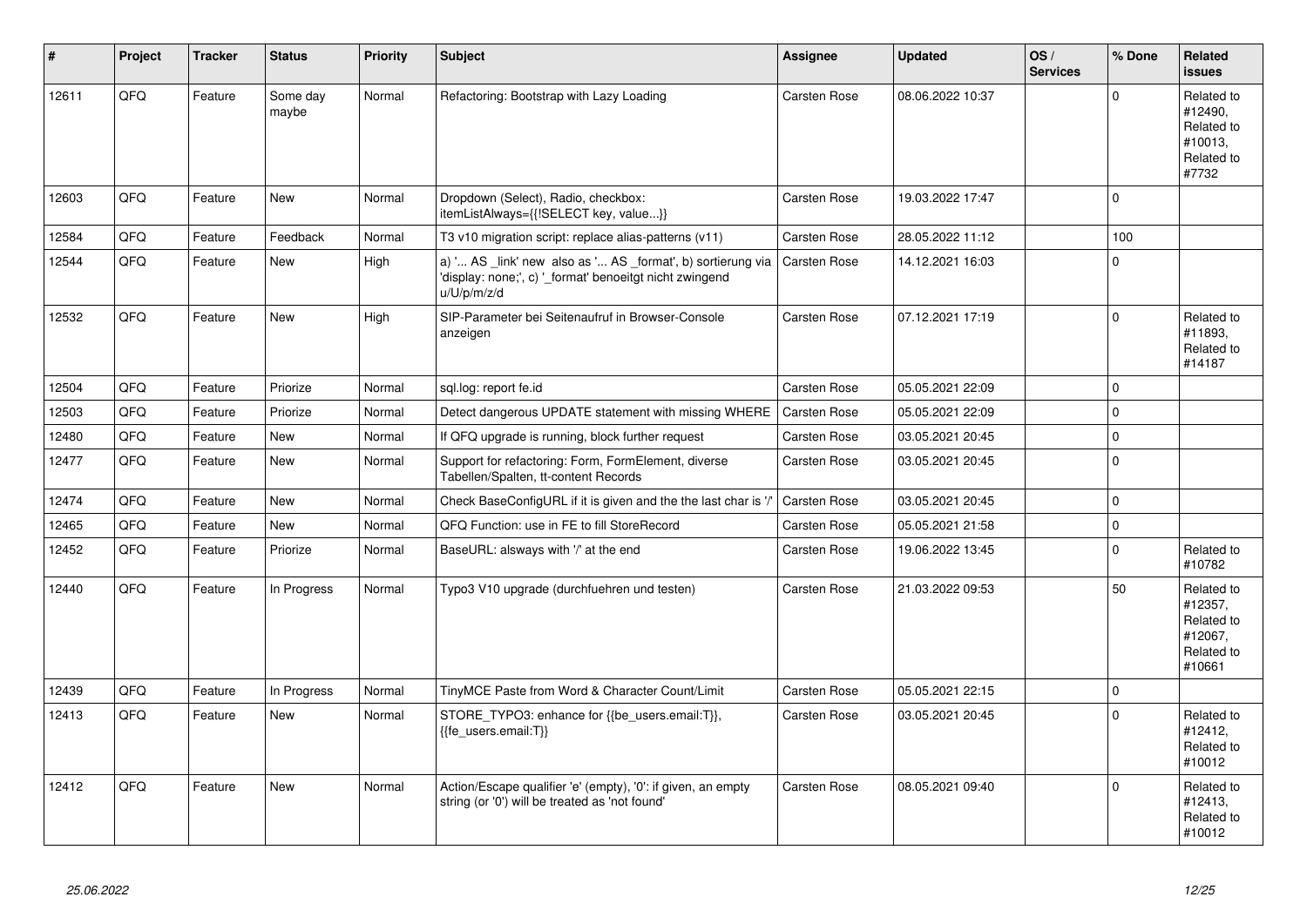| #     | Project | <b>Tracker</b> | <b>Status</b>     | <b>Priority</b> | <b>Subject</b>                                                                                             | <b>Assignee</b>                                        | <b>Updated</b>   | OS/<br><b>Services</b> | % Done   | <b>Related</b><br><b>issues</b>               |                      |
|-------|---------|----------------|-------------------|-----------------|------------------------------------------------------------------------------------------------------------|--------------------------------------------------------|------------------|------------------------|----------|-----------------------------------------------|----------------------|
| 12400 | QFQ     | Feature        | New               | Normal          | Tutorial ist in QFQ Doku, Wird in der Suche gefunden, es<br>gibt aber kein Menupunkt - Inhalt ueberpruefen | <b>Carsten Rose</b>                                    | 03.05.2021 20:45 |                        | $\Omega$ |                                               |                      |
| 12337 | QFQ     | Feature        | Some day<br>maybe | Normal          | Database.php: better caching                                                                               | <b>Carsten Rose</b>                                    | 16.09.2021 15:10 |                        | $\Omega$ |                                               |                      |
| 12330 | QFQ     | Feature        | New               | Normal          | Copy to input field / text area / TinyMCE                                                                  | Carsten Rose                                           | 07.04.2021 09:01 |                        | $\Omega$ |                                               |                      |
| 12315 | QFQ     | Feature        | Some day<br>maybe | Normal          | Form History (Diffs) / Backups                                                                             | Carsten Rose                                           | 16.09.2021 15:10 |                        | $\Omega$ |                                               |                      |
| 12269 | QFQ     | Feature        | New               | Normal          | 2FA - Login                                                                                                | Carsten Rose                                           | 03.05.2021 20:45 |                        | $\Omega$ |                                               |                      |
| 12186 | QFQ     | Feature        | New               | High            | TinyMCE Config für Objekte                                                                                 | Carsten Rose                                           | 07.12.2021 17:19 |                        | $\Omega$ | <b>Blocks</b><br>#12632                       |                      |
| 12163 | QFQ     | Feature        | New               | Normal          | Checkbox: table wrap                                                                                       | Carsten Rose                                           | 03.05.2021 20:51 |                        | $\Omega$ |                                               |                      |
| 12162 | QFQ     | Feature        | New               | Normal          | FE.type=sendmail: personalized mailing (several mails) via<br>template                                     | Carsten Rose                                           | 03.05.2021 20:45 |                        | $\Omega$ |                                               |                      |
| 12146 | QFQ     | Feature        | New               | Normal          | Autocron Job: Anzeigen wann der naechste Job ausgefuehrt<br>wird, resp das er nicht ausgefuehrt wird       | Carsten Rose                                           | 15.03.2021 15:23 |                        | $\Omega$ |                                               |                      |
| 12119 | QFQ     | Feature        | <b>New</b>        | Normal          | AS paged: error message missing if there ist no 'r' argument.                                              | Carsten Rose                                           | 03.05.2021 20:51 |                        | $\Omega$ |                                               |                      |
| 12109 | QFQ     | Feature        | New               | Normal          | Donwload Link: Plain, SIP, Persistent Link, Peristent SIP -<br>new notation                                | Carsten Rose                                           | 03.05.2021 20:45 |                        | $\Omega$ | Related to<br>#12085                          |                      |
| 12024 | QFQ     | Feature        | New               | Normal          | Excel Export: text columns by default decode<br>htmlspeciachar()                                           | Carsten Rose                                           | 17.02.2021 23:55 |                        | $\Omega$ | Related to<br>#12022                          |                      |
| 12023 | QFQ     | Feature        | New               | Normal          | MySQL Stored Precdure: QDECODESPECIALCHAR()                                                                | Carsten Rose                                           | 16.02.2021 11:16 |                        | $\Omega$ | Related to<br>#12022                          |                      |
| 11980 | QFQ     | Feature        | In Progress       | Normal          | protected verzeichnis MUSS geschützt werden                                                                | Carsten Rose                                           | 07.09.2021 13:30 |                        | $\Omega$ |                                               |                      |
| 11955 | QFQ     | Feature        | New               | Normal          | subrecord: new title option to set <th> attributes - e.g. to<br/>customize tablesorter options.</th>       | attributes - e.g. to<br>customize tablesorter options. | Carsten Rose     | 03.05.2021 20:47       |          | $\Omega$                                      | Related to<br>#11775 |
| 11893 | QFQ     | Feature        | New               | High            | Broken SIP: a) only report one time, b) only report in main<br>column                                      | <b>Carsten Rose</b>                                    | 12.05.2021 12:13 |                        | $\Omega$ | Related to<br>#12532,<br>Related to<br>#14187 |                      |
| 11775 | QFQ     | Feature        | New               | Normal          | Subrecord Tooltip pro Feld                                                                                 | <b>Carsten Rose</b>                                    | 18.12.2020 15:22 |                        | $\Omega$ | Related to<br>#11955                          |                      |
| 11747 | QFQ     | Feature        | New               | Normal          | Maintenance Page with Redirect                                                                             | Carsten Rose                                           | 03.05.2021 20:47 |                        | $\Omega$ | Related to<br>#11741                          |                      |
| 11702 | QFQ     | Feature        | New               | Normal          | HTML Special Char makes no sense for 'allbut' if '&' is<br>forbidden                                       | Carsten Rose                                           | 07.12.2021 16:35 |                        | $\Omega$ | Related to<br>#5112,<br>Related to<br>#14320  |                      |
| 11523 | QFQ     | Feature        | New               | Normal          | Mit dynamic Update erkennen, ob Upload gemacht wurde                                                       | Carsten Rose                                           | 13.11.2020 15:07 |                        | 0        | Related to<br>#9533                           |                      |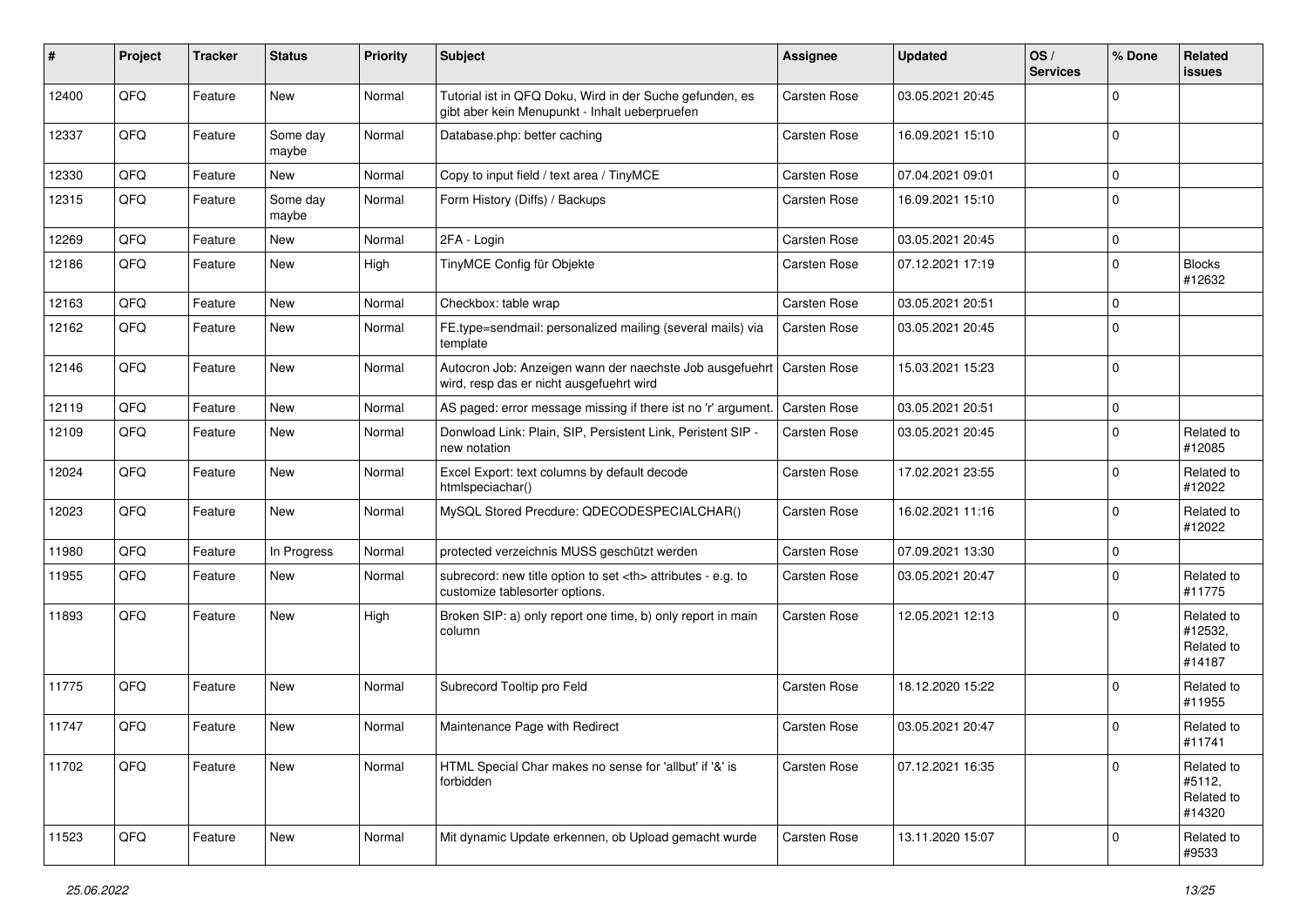| #     | Project | <b>Tracker</b> | <b>Status</b>     | <b>Priority</b> | <b>Subject</b>                                                       | Assignee            | <b>Updated</b>   | OS/<br><b>Services</b> | % Done      | Related<br><b>issues</b>                     |
|-------|---------|----------------|-------------------|-----------------|----------------------------------------------------------------------|---------------------|------------------|------------------------|-------------|----------------------------------------------|
| 11516 | QFQ     | Feature        | <b>New</b>        | Normal          | Multi Page Form (Previous/Next Buttons)                              | Carsten Rose        | 16.03.2021 17:52 |                        | $\Omega$    |                                              |
| 11504 | QFQ     | Feature        | New               | Normal          | Dynamic Update: Button text update for 'Save',' Close' &<br>'Delete' | Carsten Rose        | 12.11.2020 23:44 |                        | $\Omega$    |                                              |
| 11460 | QFQ     | Feature        | <b>New</b>        | Normal          | Easier creation of changelog: gitchangelog                           | Carsten Rose        | 12.06.2021 10:20 |                        | $\mathbf 0$ | Related to<br>#13467                         |
| 11323 | QFQ     | Feature        | Some day<br>maybe | Normal          | Report Frontend Editor Modal + Codemirror                            | Carsten Rose        | 16.09.2021 15:10 |                        | $\mathbf 0$ | Related to<br>#11036                         |
| 11322 | QFQ     | Feature        | Some day<br>maybe | Normal          | Form Element JSON - (multiline parameter field)                      | Carsten Rose        | 16.09.2021 15:10 |                        | $\mathbf 0$ |                                              |
| 11320 | QFQ     | Feature        | Priorize          | Normal          | Typo3 Version 10 support                                             | Carsten Rose        | 05.05.2021 22:09 |                        | $\mathbf 0$ |                                              |
| 11217 | QFQ     | Feature        | Some day<br>maybe | Normal          | <b>Extend Script Functionality</b>                                   | Carsten Rose        | 16.09.2021 15:10 |                        | $\mathbf 0$ |                                              |
| 11080 | QFQ     | Feature        | New               | Normal          | Send MQTT messages                                                   | Carsten Rose        | 29.08.2020 19:49 |                        | $\mathbf 0$ |                                              |
| 11076 | QFQ     | Feature        | In Progress       | Normal          | SELECT  AS websocket                                                 | Carsten Rose        | 30.08.2020 17:49 |                        | $\mathbf 0$ |                                              |
| 11036 | QFQ     | Feature        | Some day<br>maybe | Normal          | inline report editor permissions                                     | Carsten Rose        | 16.09.2021 15:09 |                        | $\mathbf 0$ | Related to<br>#11323                         |
| 10996 | QFQ     | Feature        | <b>New</b>        | Normal          | Download video via sip: no seek                                      | Carsten Rose        | 12.08.2020 14:18 |                        | $\mathbf 0$ |                                              |
| 10979 | QFQ     | Feature        | New               | Normal          | Ajax Calls an API - dataReport                                       | Carsten Rose        | 11.05.2022 12:15 |                        | $\mathbf 0$ |                                              |
| 10976 | QFQ     | Feature        | <b>New</b>        | Normal          | Excel Export Verbesserungen                                          | Carsten Rose        | 06.08.2020 10:56 |                        | $\mathbf 0$ |                                              |
| 10819 | QFQ     | Feature        | New               | Normal          | Persistent SIP - second try                                          | Carsten Rose        | 29.06.2020 23:02 |                        | $\Omega$    | Related to<br>#6261                          |
| 10793 | QFQ     | Feature        | In Progress       | Normal          | <b>Update NPM Packages</b>                                           | Carsten Rose        | 07.09.2021 13:25 |                        | 30          |                                              |
| 10745 | QFQ     | Feature        | Some day<br>maybe | Normal          | <b>Tablesorter Excel Export</b>                                      | Carsten Rose        | 16.09.2021 15:09 |                        | $\Omega$    |                                              |
| 10716 | QFQ     | Feature        | Some day<br>maybe | Normal          | Business Logic mit Externen Skripten                                 | Carsten Rose        | 16.09.2021 15:10 |                        | $\Omega$    | Related to<br>#10713,<br>Related to<br>#8217 |
| 10714 | QFQ     | Feature        | New               | Normal          | multi Table Form                                                     | Carsten Rose        | 16.03.2021 18:44 |                        | $\mathbf 0$ |                                              |
| 10593 | QFQ     | Feature        | <b>New</b>        | Normal          | label2: text behind input element                                    | Carsten Rose        | 16.05.2020 10:57 |                        | $\mathbf 0$ |                                              |
| 10443 | QFQ     | Feature        | In Progress       | Normal          | Konzept api / live                                                   | Carsten Rose        | 07.05.2020 09:39 |                        | $\mathbf 0$ |                                              |
| 10119 | QFQ     | Feature        | New               | Normal          | Dropdown (selectlist) & Type Ahead: format and catagorize<br>list    | Carsten Rose        | 07.05.2020 09:36 |                        | $\mathbf 0$ |                                              |
| 10116 | QFQ     | Feature        | Some day<br>maybe | Normal          | TypeAhead: Tag - show inside 'input' element                         | Carsten Rose        | 16.09.2021 15:09 |                        | $\mathbf 0$ |                                              |
| 10115 | QFQ     | Feature        | <b>New</b>        | Normal          | TypeAhead: static list                                               | <b>Carsten Rose</b> | 26.02.2020 16:42 |                        | 100         |                                              |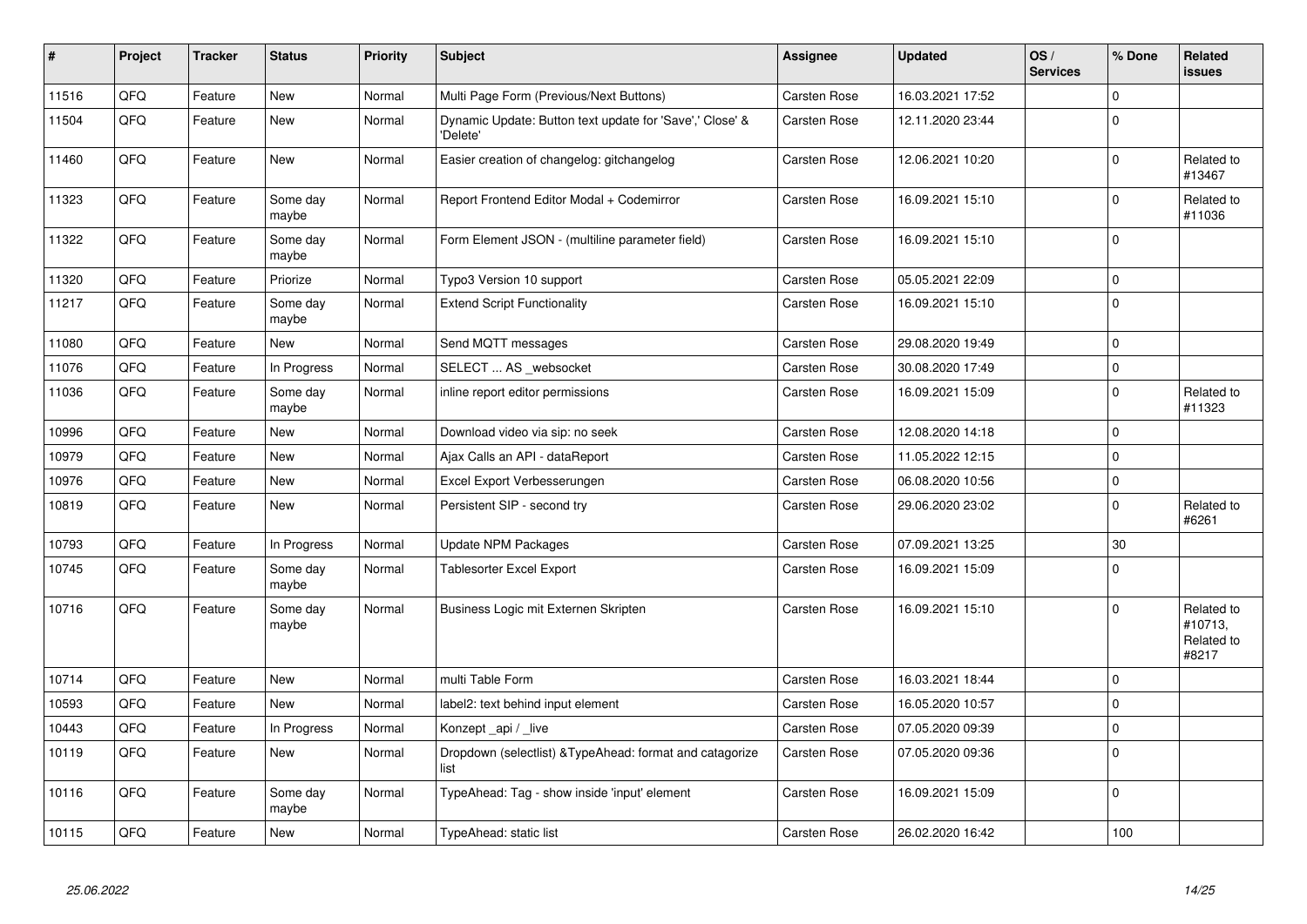| $\vert$ # | Project | <b>Tracker</b> | <b>Status</b>     | <b>Priority</b> | Subject                                                                                                                               | <b>Assignee</b>     | <b>Updated</b>   | OS/<br><b>Services</b> | % Done      | Related<br><b>issues</b>                                               |
|-----------|---------|----------------|-------------------|-----------------|---------------------------------------------------------------------------------------------------------------------------------------|---------------------|------------------|------------------------|-------------|------------------------------------------------------------------------|
| 10095     | QFQ     | Feature        | Some day<br>maybe | Normal          | Generic Gitlab Integration into QFQ                                                                                                   | <b>Carsten Rose</b> | 16.09.2021 15:10 |                        | $\Omega$    |                                                                        |
| 10080     | QFQ     | Feature        | New               | Normal          | Popup on 'save' / 'close': configure dialog (answer<br>yes/no/cancle/)                                                                | <b>Carsten Rose</b> | 28.03.2021 20:52 |                        | $\mathbf 0$ | Is duplicate<br>of #12262                                              |
| 10015     | QFQ     | Feature        | Priorize          | Normal          | Monospace in Textarea                                                                                                                 | Carsten Rose        | 03.02.2020 13:40 |                        | $\Omega$    |                                                                        |
| 10014     | QFQ     | Feature        | <b>New</b>        | Normal          | Manual.rst: describe behaviour and process order of<br>fillStoreVar, slaveId, sqlBefore,                                              | Carsten Rose        | 01.02.2020 22:31 |                        | $\Omega$    |                                                                        |
| 10013     | QFQ     | Feature        | Some day<br>maybe | Normal          | FE.typ=editor: CodeMirror                                                                                                             | Carsten Rose        | 08.06.2022 10:37 |                        | $\Omega$    | Related to<br>#12611,<br>Related to<br>#12490.<br>Related to<br>#7732  |
| 10012     | QFQ     | Feature        | Priorize          | Normal          | redirectAllMailTo: {{beEmail:T}}                                                                                                      | <b>Carsten Rose</b> | 08.05.2021 09:54 |                        | $\Omega$    | Related to<br>#12412,<br>Related to<br>#12413,<br>Related to<br>#10011 |
| 10011     | QFQ     | Feature        | Priorize          | Normal          | Offer new STORE_TYPO3 Variable 'beUser', 'beEmail'                                                                                    | Carsten Rose        | 08.05.2021 09:51 |                        | $\Omega$    | Related to<br>#10012,<br>Related to<br>#12511                          |
| 10005     | QFQ     | Feature        | Priorize          | Normal          | Report / special column name:  AS _calendar                                                                                           | Carsten Rose        | 03.06.2020 17:28 |                        | $\Omega$    |                                                                        |
| 9983      | QFQ     | Feature        | <b>New</b>        | Normal          | Report Notation: new keyword 'range'                                                                                                  | Carsten Rose        | 01.02.2020 15:55 |                        | $\Omega$    |                                                                        |
| 9968      | QFQ     | Feature        | Priorize          | Normal          | Tooltip in Links for Developer                                                                                                        | Carsten Rose        | 01.02.2020 23:17 |                        | $\mathbf 0$ |                                                                        |
| 9928      | QFQ     | Feature        | Priorize          | Normal          | SpecialColumnName: a) Deprecated: ' AS "_+tag " ', b)<br>New: ' AS "_ <tag1><tag2>"</tag2></tag1>                                     | Carsten Rose        | 01.02.2020 23:17 |                        | $\mathbf 0$ | Related to<br>#9929                                                    |
| 9927      | QFQ     | Feature        | <b>New</b>        | Normal          | QFQ Update: a) Update nur machen wenn BE User<br>eingeloggt ist., b) Bei Fehler genaue Meldung welcher<br>Updateschritt Probleme hat. | Carsten Rose        | 22.01.2020 12:59 |                        | $\Omega$    |                                                                        |
| 9900      | QFQ     | Feature        | Priorize          | Normal          | Generic API Call: tt-content record >> JSON                                                                                           | Carsten Rose        | 01.02.2020 10:13 |                        | $\Omega$    |                                                                        |
| 9811      | QFQ     | Feature        | <b>New</b>        | Normal          | Report: tag every n'th row                                                                                                            | Carsten Rose        | 01.02.2020 23:22 |                        | $\Omega$    |                                                                        |
| 9781      | QFQ     | Feature        | <b>New</b>        | Normal          | Button: CSS class to make buttons smaller                                                                                             | <b>Carsten Rose</b> | 01.02.2020 23:22 |                        | $\Omega$    |                                                                        |
| 9777      | QFQ     | Feature        | <b>New</b>        | Normal          | Logging QFQ Variables                                                                                                                 | Carsten Rose        | 16.12.2019 17:17 |                        | $\Omega$    |                                                                        |
| 9707      | QFQ     | Feature        | <b>New</b>        | Normal          | SIP security: encode pageld and check pageld on decode                                                                                | <b>Carsten Rose</b> | 01.02.2020 23:22 |                        | $\Omega$    |                                                                        |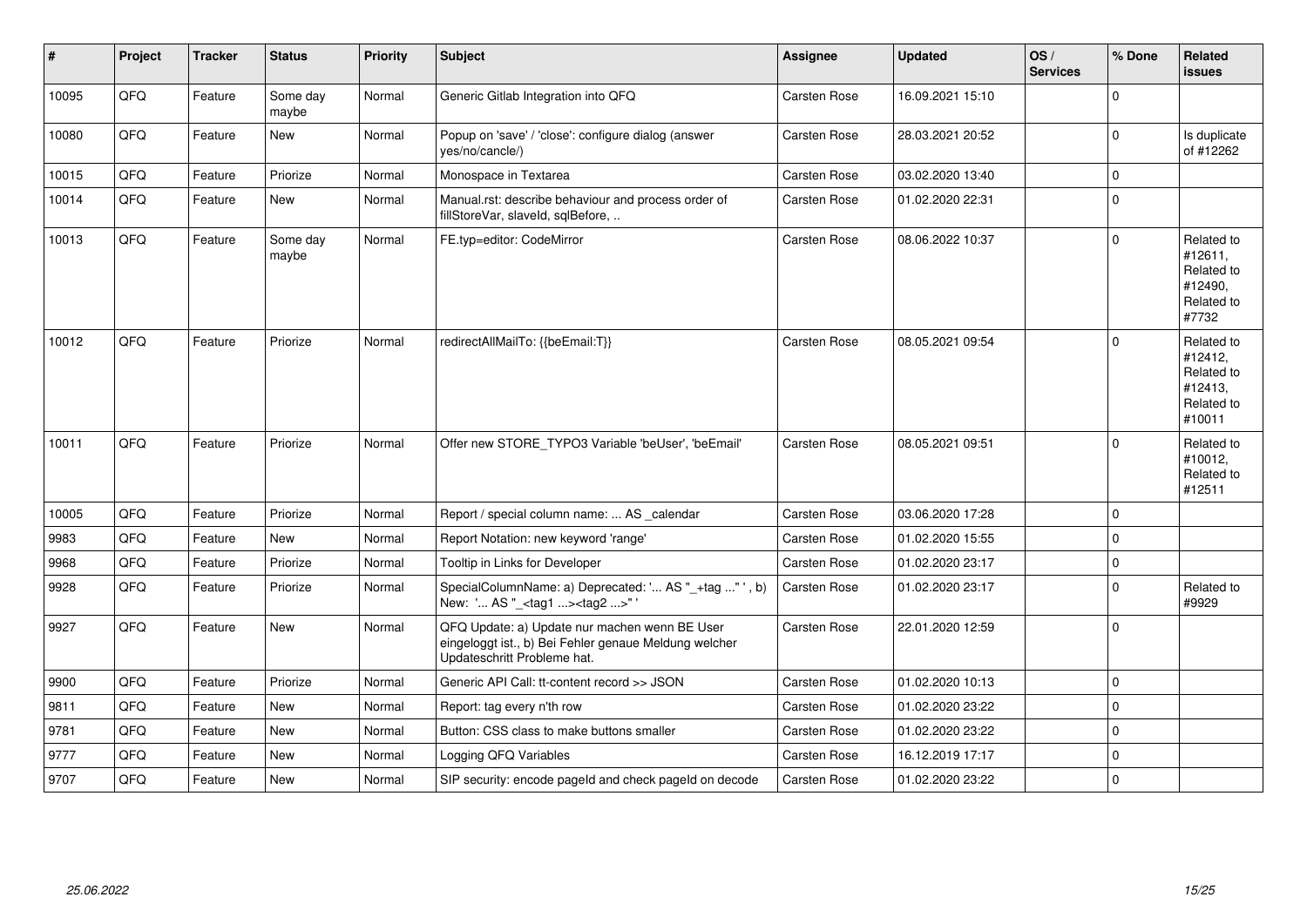| $\vert$ # | Project | <b>Tracker</b> | <b>Status</b>     | <b>Priority</b> | <b>Subject</b>                                                                  | Assignee            | <b>Updated</b>   | OS/<br><b>Services</b> | % Done      | Related<br><b>issues</b>                                             |
|-----------|---------|----------------|-------------------|-----------------|---------------------------------------------------------------------------------|---------------------|------------------|------------------------|-------------|----------------------------------------------------------------------|
| 9706      | QFQ     | Feature        | New               | Normal          | Multi File Upload (hidden template group)                                       | Carsten Rose        | 01.02.2020 23:22 |                        | $\Omega$    | Related to<br>#7521,<br>Related to<br>#5562,<br>Related to<br>#13330 |
| 9704      | QFQ     | Feature        | Some day<br>maybe | Normal          | Thumbnails Generieren beim Splitten von PDF Files                               | Carsten Rose        | 11.12.2019 16:01 |                        | $\mathbf 0$ |                                                                      |
| 9668      | QFQ     | Feature        | Priorize          | Normal          | Form.mode: rename 'hidden' to 'hide'                                            | Carsten Rose        | 05.05.2021 22:14 |                        | $\mathbf 0$ | Related to<br>#6437                                                  |
| 9602      | QFQ     | Feature        | New               | Normal          | Form definition as JSON                                                         | Carsten Rose        | 01.02.2020 23:21 |                        | $\mathbf 0$ | Related to<br>#9600                                                  |
| 9579      | QFQ     | Feature        | Some day<br>maybe | Normal          | Multiform with Process Row                                                      | Carsten Rose        | 11.12.2019 16:01 |                        | $\pmb{0}$   |                                                                      |
| 9537      | QFQ     | Feature        | New               | Normal          | FormEditor: Edit fieldset in FrontEnd                                           | Carsten Rose        | 01.02.2020 23:22 |                        | $\pmb{0}$   |                                                                      |
| 9517      | QFQ     | Feature        | In Progress       | High            | Input multiple tags with typeahead                                              | Carsten Rose        | 03.05.2021 21:14 |                        | 40          | Related to<br>#10150                                                 |
| 9394      | QFQ     | Feature        | Priorize          | Normal          | REST: allow for non numerical ids in get requests                               | Carsten Rose        | 05.05.2021 22:10 |                        | $\mathbf 0$ |                                                                      |
| 9352      | QFQ     | Feature        | New               | Normal          | FE 'Native' fire slaveld, sqlAfter, sqlIns                                      | Carsten Rose        | 01.02.2020 23:22 |                        | $\pmb{0}$   |                                                                      |
| 9348      | QFQ     | Feature        | New               | Normal          | defaultThumbnailSize: pre render thumbnails                                     | Carsten Rose        | 12.06.2021 09:05 |                        | $\pmb{0}$   |                                                                      |
| 9346      | QFQ     | Feature        | Priorize          | Normal          | beforeSave: check if an upload is given                                         | Carsten Rose        | 11.06.2021 21:18 |                        | $\pmb{0}$   |                                                                      |
| 9221      | QFQ     | Feature        | New               | Normal          | typeAhead: Zeichenlimite ausschalten                                            | Carsten Rose        | 08.05.2021 17:06 |                        | $\mathbf 0$ |                                                                      |
| 9208      | QFQ     | Feature        | <b>New</b>        | Normal          | Manage 'recent' records                                                         | Carsten Rose        | 01.02.2020 23:22 |                        | $\pmb{0}$   |                                                                      |
| 9136      | QFQ     | Feature        | New               | Normal          | Create ZIP files with dynamic PDFs                                              | Carsten Rose        | 01.02.2020 23:22 |                        | $\pmb{0}$   |                                                                      |
| 9129      | QFQ     | Feature        | New               | Normal          | sqlValidate: Message as notification, not as error                              | Carsten Rose        | 01.02.2020 23:22 |                        | $\Omega$    | Related to<br>#9128                                                  |
| 9128      | QFQ     | Feature        | New               | Normal          | Error Message: not replaced variables- a) replace back to<br>'{{', b) underline | Carsten Rose        | 01.02.2020 23:22 |                        | $\mathbf 0$ | Related to<br>#9129                                                  |
| 8975      | QFQ     | Feature        | New               | Normal          | Report Notation: 2.0                                                            | Carsten Rose        | 01.02.2020 23:22 |                        | $\pmb{0}$   | Related to<br>#8963                                                  |
| 8963      | QFQ     | Feature        | Priorize          | Normal          | Setting values in a store: flexible way                                         | <b>Carsten Rose</b> | 05.05.2021 22:10 |                        | $\mathbf 0$ | Related to<br>#8975                                                  |
| 8962      | QFQ     | Feature        | New               | High            | allow for form fields with identical names                                      | Carsten Rose        | 03.05.2021 21:14 |                        | $\pmb{0}$   |                                                                      |
| 8894      | QFQ     | Feature        | Some day<br>maybe | Normal          | Documentation Tags Usable in QFQ Application                                    | Carsten Rose        | 11.12.2019 16:01 |                        | $\mathbf 0$ |                                                                      |
| 8892      | QFQ     | Feature        | Some day<br>maybe | Normal          | Display and Edit SQL Comments in Form Editor                                    | Carsten Rose        | 11.12.2019 16:01 |                        | $\pmb{0}$   |                                                                      |
| 8806      | QFQ     | Feature        | New               | Normal          | SQL Function nl2br                                                              | Carsten Rose        | 01.02.2020 23:22 |                        | $\mathsf 0$ |                                                                      |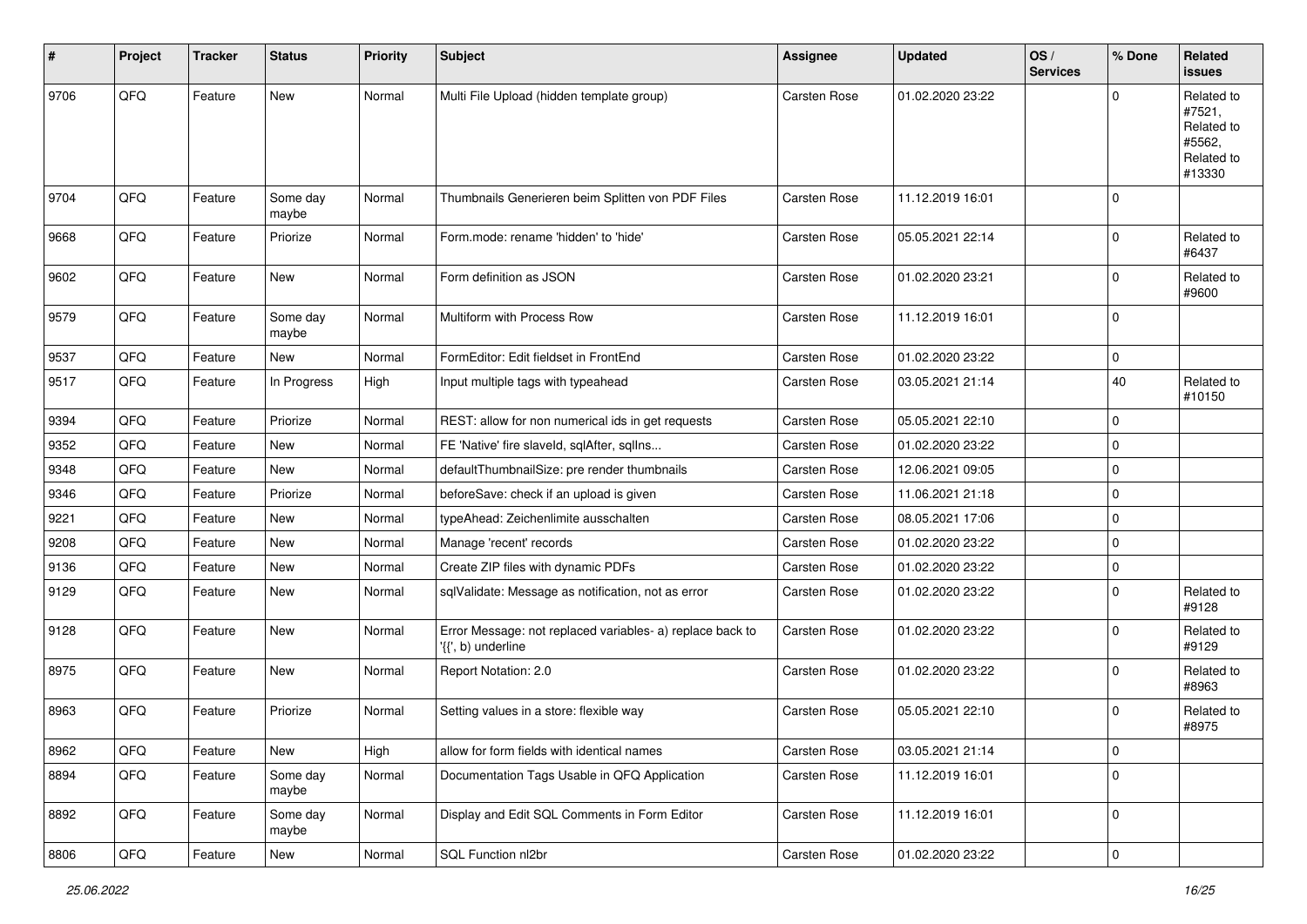| #    | Project | <b>Tracker</b> | <b>Status</b>     | <b>Priority</b> | <b>Subject</b>                                                                                         | <b>Assignee</b>     | <b>Updated</b>   | OS/<br><b>Services</b> | % Done      | Related<br><b>issues</b>                        |
|------|---------|----------------|-------------------|-----------------|--------------------------------------------------------------------------------------------------------|---------------------|------------------|------------------------|-------------|-------------------------------------------------|
| 8719 | QFQ     | Feature        | New               | Normal          | extraButtonLock: add support for 0/1                                                                   | Carsten Rose        | 01.02.2020 23:22 |                        | $\mathbf 0$ |                                                 |
| 8702 | QFQ     | Feature        | New               | Normal          | Load Record which is locked: missing user info                                                         | Carsten Rose        | 11.12.2019 16:16 |                        | $\mathbf 0$ | Related to<br>#9789                             |
| 8586 | QFQ     | Feature        | Some day<br>maybe | Normal          | QFQ: Enhance Error message for 'record not found'                                                      | Carsten Rose        | 16.09.2021 15:10 |                        | $\mathbf 0$ |                                                 |
| 8585 | QFQ     | Feature        | Priorize          | Normal          | Enhance Error message for 'unknown form'                                                               | Carsten Rose        | 01.02.2020 10:13 |                        | $\mathbf 0$ |                                                 |
| 8584 | QFQ     | Feature        | Priorize          | Normal          | FE 'Action' - never assign to Container (except Template<br>Group)                                     | Carsten Rose        | 01.02.2020 10:13 |                        | $\mathbf 0$ |                                                 |
| 8520 | QFQ     | Feature        | Some day<br>maybe | Normal          | Bring QFQ to Composer                                                                                  | Carsten Rose        | 16.09.2021 15:10 |                        | $\mathbf 0$ |                                                 |
| 8336 | QFQ     | Feature        | New               | Normal          | Form > modified > Close New: a) Optional disable popup, b)<br>custom text, c) mode on save: close stay | Carsten Rose        | 01.02.2020 23:22 |                        | $\mathbf 0$ | Related to<br>#8335                             |
| 8277 | QFQ     | Feature        | Priorize          | Normal          | fe.parameter.default=                                                                                  | Carsten Rose        | 01.02.2020 23:17 |                        | $\mathbf 0$ | Related to<br>#8113                             |
| 8217 | QFQ     | Feature        | <b>New</b>        | Normal          | if-elseif-else construct                                                                               | Carsten Rose        | 16.03.2021 18:41 |                        | $\mathbf 0$ | Related to<br>#10716                            |
| 8204 | QFQ     | Feature        | Priorize          | High            | Position 'required mark'                                                                               | Carsten Rose        | 16.06.2021 13:44 |                        | $\mathbf 0$ |                                                 |
| 8187 | QFQ     | Feature        | New               | Normal          | Subrecord: enable/hide new button - make new/edit/delete<br>customizeable.                             | Carsten Rose        | 06.03.2021 18:44 |                        | $\mathbf 0$ | Related to<br>#11326                            |
| 8101 | QFQ     | Feature        | Some day<br>maybe | Normal          | Password hash: support further hashing methods                                                         | Carsten Rose        | 16.09.2021 15:10 |                        | $\mathbf 0$ |                                                 |
| 8089 | QFQ     | Feature        | <b>New</b>        | Normal          | Copy/Paste for FormElements                                                                            | Carsten Rose        | 01.02.2020 23:22 |                        | $\mathbf 0$ |                                                 |
| 8082 | QFQ     | Feature        | Priorize          | High            | Contact form without saving record                                                                     | Carsten Rose        | 07.12.2021 15:20 |                        | $\Omega$    | Related to<br>#8587,<br><b>Blocks</b><br>#11850 |
| 8044 | QFQ     | Feature        | Priorize          | Normal          | Transaction: a) Form, b) Report                                                                        | Carsten Rose        | 05.05.2021 22:14 |                        | $\mathbf 0$ | Related to<br>#8043                             |
| 8034 | QFQ     | Feature        | Priorize          | Normal          | FormElement 'data': 22.22.2222 should not be accepted                                                  | Carsten Rose        | 01.02.2020 10:13 |                        | $\mathbf 0$ |                                                 |
| 7924 | QFQ     | Feature        | New               | Normal          | Radio/Checkbox with Tooltip                                                                            | Carsten Rose        | 01.02.2020 23:22 |                        | $\mathbf 0$ |                                                 |
| 7920 | QFQ     | Feature        | <b>New</b>        | Normal          | FE: Syntax Highlight, Zeinlenumbruch                                                                   | Carsten Rose        | 01.02.2020 10:03 |                        | $\mathbf 0$ |                                                 |
| 7850 | QFQ     | Feature        | New               | High            | Upload records: non 'pathFileName' column                                                              | <b>Carsten Rose</b> | 03.05.2021 21:14 |                        | $\Omega$    |                                                 |
| 7812 | QFQ     | Feature        | New               | Normal          | FE 'Subrecord' - new option 'subrecordShowFilter',<br>'subrecordPaging'                                | Carsten Rose        | 01.02.2020 23:22 |                        | $\mathbf 0$ |                                                 |
| 7683 | QFQ     | Feature        | New               | Normal          | Special column names in '{{ SELECT  AS _link }}' should<br>be detected                                 | Carsten Rose        | 01.02.2020 23:21 |                        | $\mathbf 0$ |                                                 |
| 7681 | QFQ     | Feature        | New               | Normal          | Optional switch off 'check for modified record'                                                        | Carsten Rose        | 01.02.2020 23:21 |                        | $\mathbf 0$ |                                                 |
| 7660 | QFG     | Feature        | New               | Normal          | IMAP: import mails to DB, move / delete mails                                                          | Carsten Rose        | 01.02.2020 09:52 |                        | $\mathbf 0$ |                                                 |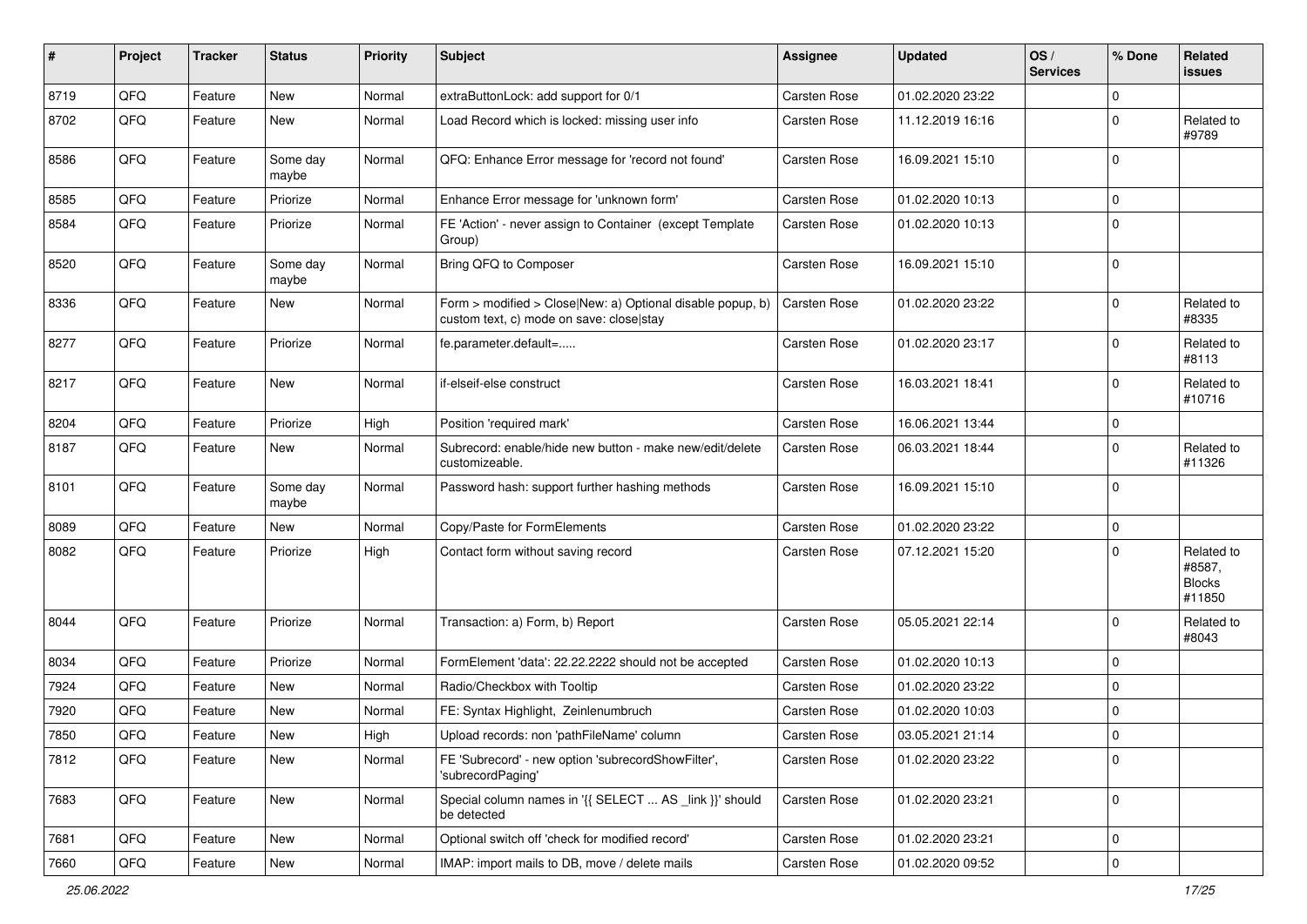| #    | Project | <b>Tracker</b> | <b>Status</b>     | <b>Priority</b> | <b>Subject</b>                                                                                                             | <b>Assignee</b> | <b>Updated</b>   | OS/<br><b>Services</b> | % Done      | Related<br><b>issues</b>  |
|------|---------|----------------|-------------------|-----------------|----------------------------------------------------------------------------------------------------------------------------|-----------------|------------------|------------------------|-------------|---------------------------|
| 7630 | QFQ     | Feature        | Priorize          | Normal          | detailed error message for simple upload                                                                                   | Carsten Rose    | 01.02.2020 10:13 |                        | $\mathbf 0$ |                           |
| 7522 | QFQ     | Feature        | Priorize          | Normal          | Inserting default index.html to folder (Avoid Apache<br>Indexing)                                                          | Carsten Rose    | 01.02.2020 10:13 |                        | $\mathbf 0$ |                           |
| 7521 | QFQ     | Feature        | <b>New</b>        | Normal          | TemplateGroup: fe.type=upload                                                                                              | Carsten Rose    | 01.02.2020 23:21 |                        | $\mathbf 0$ | Related to<br>#9706       |
| 7520 | QFQ     | Feature        | <b>New</b>        | Normal          | QR Code:  AS _qr ( AS _link)                                                                                               | Carsten Rose    | 01.02.2020 23:22 |                        | $\mathbf 0$ |                           |
| 7519 | QFQ     | Feature        | New               | Normal          | Select: Multi                                                                                                              | Carsten Rose    | 01.02.2020 23:22 |                        | $\mathbf 0$ |                           |
| 7481 | QFQ     | Feature        | New               | Normal          | Detect 'BaseUrl' automatically                                                                                             | Carsten Rose    | 01.02.2020 23:21 |                        | $\mathbf 0$ |                           |
| 7480 | QFQ     | Feature        | New               | Normal          | Record History (Undo / Redo)                                                                                               | Carsten Rose    | 11.12.2019 16:16 |                        | $\mathbf 0$ | Related to<br>#2361       |
| 7453 | QFQ     | Feature        | Some day<br>maybe | Normal          | import / export forms QFQ                                                                                                  | Carsten Rose    | 16.09.2021 15:10 |                        | $\mathbf 0$ |                           |
| 7452 | QFQ     | Feature        | Some day<br>maybe | Normal          | automate deployment new QFQ version                                                                                        | Carsten Rose    | 16.09.2021 15:10 |                        | $\mathbf 0$ |                           |
| 7342 | QFQ     | Feature        | New               | Normal          | add content = hide_this                                                                                                    | Carsten Rose    | 01.02.2020 23:21 |                        | $\mathbf 0$ |                           |
| 7336 | QFQ     | Feature        | Some day<br>maybe | Normal          | PDF Upload: disallow PDFs with specific Meta information                                                                   | Carsten Rose    | 11.12.2019 16:01 |                        | 0           |                           |
| 7290 | QFQ     | Feature        | Priorize          | Normal          | FormEditor: title as textarea if LEN(title)>60                                                                             | Carsten Rose    | 01.02.2020 10:13 |                        | $\mathbf 0$ | Blocked by<br>#7682       |
| 7280 | QFQ     | Feature        | <b>New</b>        | Normal          | recently used table                                                                                                        | Carsten Rose    | 01.02.2020 23:21 |                        | $\mathbf 0$ |                           |
| 7239 | QFQ     | Feature        | New               | Normal          | TinyMCE: html tag whitelist                                                                                                | Carsten Rose    | 01.02.2020 23:21 |                        | $\mathbf 0$ | Related to<br>#14320      |
| 7217 | QFQ     | Feature        | Priorize          | Normal          | Download: notice User if `_sip=?` is missing                                                                               | Carsten Rose    | 01.02.2020 10:13 |                        | $\mathbf 0$ |                           |
| 7175 | QFQ     | Feature        | New               | Normal          | Upload: md5 hash as filename                                                                                               | Carsten Rose    | 01.02.2020 23:21 |                        | $\Omega$    |                           |
| 7119 | QFQ     | Feature        | <b>New</b>        | Normal          | Upload: scaleDownWidth, scaleDownHeight                                                                                    | Carsten Rose    | 01.02.2020 23:21 |                        | $\mathbf 0$ |                           |
| 7109 | QFQ     | Feature        | New               | Normal          | Dynamic Updates: row/element hide                                                                                          | Carsten Rose    | 01.02.2020 23:22 |                        | 0           | Has<br>duplicate<br>#4081 |
| 7107 | QFQ     | Feature        | Some day<br>maybe | Normal          | Showcase Registration Tool: Anmeldung / Administration :<br>Liste Anmeldungen / Emaileinaldung                             | Carsten Rose    | 11.12.2019 16:01 |                        | $\mathbf 0$ |                           |
| 7102 | QFQ     | Feature        | New               | Normal          | Comment sign in report: '#' and '--'                                                                                       | Carsten Rose    | 01.02.2020 23:21 |                        | $\mathbf 0$ |                           |
| 7099 | QFQ     | Feature        | New               | Normal          | Redesign FormEditor                                                                                                        | Carsten Rose    | 01.02.2020 23:21 |                        | $\pmb{0}$   |                           |
| 6998 | QFQ     | Feature        | Priorize          | Normal          | Form: with debug=on show column information as tooltip of<br>column label                                                  | Carsten Rose    | 01.02.2020 10:13 |                        | $\mathbf 0$ |                           |
| 6855 | QFQ     | Feature        | New               | Normal          | With {{feUser:U}}!={{feUser:T}}: Save / Delete: only possible<br>with {{feUserSave:U}}='yes' and '{{feUserDelete:U}}='yes' | Carsten Rose    | 01.02.2020 23:21 |                        | 0           |                           |
| 6765 | QFQ     | Feature        | New               | Normal          | Moeglichkeit via QFQ eigene Logs zu schreiben                                                                              | Carsten Rose    | 01.02.2020 23:21 |                        | $\pmb{0}$   |                           |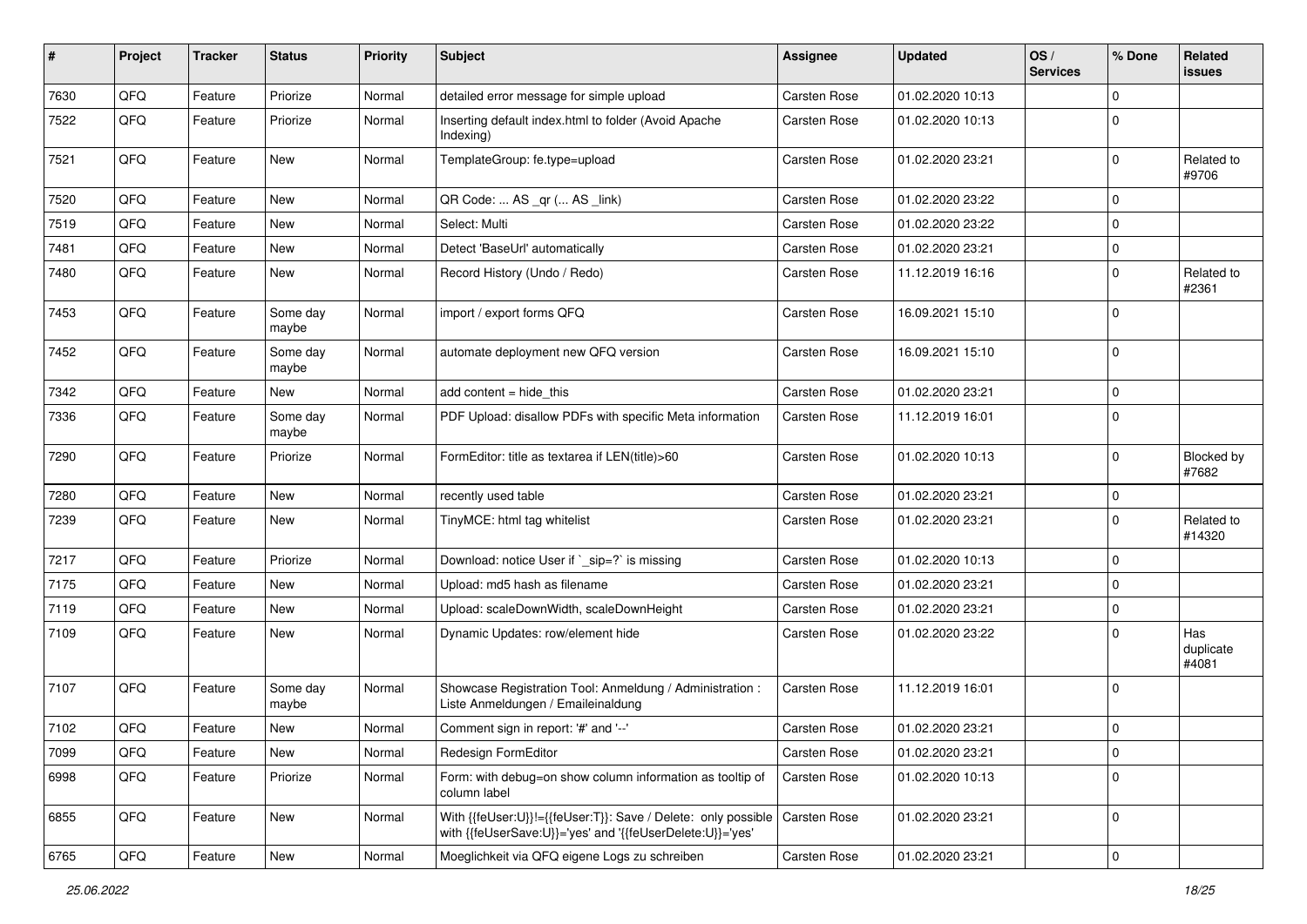| #    | Project | <b>Tracker</b> | <b>Status</b>     | <b>Priority</b> | <b>Subject</b>                                                                                        | <b>Assignee</b>     | <b>Updated</b>   | OS/<br><b>Services</b> | % Done      | Related<br><b>issues</b>                    |
|------|---------|----------------|-------------------|-----------------|-------------------------------------------------------------------------------------------------------|---------------------|------------------|------------------------|-------------|---------------------------------------------|
| 6723 | QFQ     | Feature        | <b>New</b>        | Normal          | Report QFQ Installation and Version                                                                   | Carsten Rose        | 12.06.2021 09:07 |                        | $\mathbf 0$ |                                             |
| 6715 | QFQ     | Feature        | Some day<br>maybe | Normal          | Code-Refactoring: dbArray vereinheitlichen                                                            | Carsten Rose        | 11.12.2019 16:02 |                        | $\mathbf 0$ |                                             |
| 6609 | QFQ     | Feature        | <b>New</b>        | Normal          | Formlet: JSON API erweitern                                                                           | <b>Carsten Rose</b> | 01.02.2020 23:21 |                        | 50          |                                             |
| 6602 | QFQ     | Feature        | <b>New</b>        | Normal          | Formlet: in Report auf Mausklick ein mini-form oeffnen                                                | Carsten Rose        | 11.12.2019 16:16 |                        | $\mathbf 0$ |                                             |
| 6594 | QFQ     | Feature        | <b>New</b>        | Normal          | Excel: on download, check if there is a valid sip                                                     | Carsten Rose        | 01.02.2020 23:21 |                        | $\mathbf 0$ |                                             |
| 6437 | QFQ     | Feature        | <b>New</b>        | Normal          | Neuer Mode Button bei FormElementen                                                                   | Carsten Rose        | 01.02.2020 23:21 |                        | $\mathbf 0$ | Related to<br>#9668,<br>Blocked by<br>#9678 |
| 6292 | QFQ     | Feature        | <b>New</b>        | Normal          | Download: File speichern mit Hash aber original Filename in<br>der Datenbank vermerken fuer Downloads | Carsten Rose        | 01.02.2020 23:21 |                        | $\Omega$    |                                             |
| 6289 | QFQ     | Feature        | <b>New</b>        | Normal          | Form: Log                                                                                             | Carsten Rose        | 01.02.2020 23:21 |                        | $\mathbf 0$ |                                             |
| 6261 | QFQ     | Feature        | <b>New</b>        | Normal          | Persistent SIP                                                                                        | Carsten Rose        | 12.06.2021 09:07 |                        | $\mathbf 0$ | Related to<br>#10819                        |
| 6250 | QFQ     | Feature        | In Progress       | Normal          | Enhance layout: a) Subrecord, b) Subrecord-Title                                                      | Carsten Rose        | 01.02.2020 23:22 |                        | $\Omega$    | Related to<br>#5391                         |
| 5983 | QFQ     | Feature        | Some day<br>maybe | Normal          | Form Submit (save & update): normalize date/-time FE                                                  | <b>Carsten Rose</b> | 01.02.2020 23:19 |                        | $\mathbf 0$ |                                             |
| 5942 | QFQ     | Feature        | Priorize          | Normal          | 'L' and 'type': append to links, generate via '_link' by using<br>'u:' .                              | <b>Carsten Rose</b> | 01.02.2020 10:13 |                        | $\mathbf 0$ |                                             |
| 5894 | QFQ     | Feature        | Feedback          | Normal          | Typeahead in Report: show/hide rows dynamically                                                       | Carsten Rose        | 18.02.2022 08:50 |                        | $\Omega$    | Related to<br>#5893,<br>Related to<br>#5885 |
| 5852 | QFQ     | Feature        | Some day<br>maybe | Normal          | Logging: mail.log / sql.log - im FE anzeigen und via AJAX<br>aktualisieren                            | <b>Carsten Rose</b> | 01.02.2020 23:19 |                        | $\mathbf 0$ | Related to<br>#5885                         |
| 5782 | QFQ     | Feature        | <b>New</b>        | Normal          | NextCloud API                                                                                         | Carsten Rose        | 01.02.2020 10:02 |                        | $\mathbf 0$ |                                             |
| 5715 | QFQ     | Feature        | New               | High            | PDF Caching                                                                                           | Carsten Rose        | 03.05.2021 21:14 |                        | $\Omega$    | Related to<br>#5851,<br>Related to<br>#6357 |
| 5695 | QFQ     | Feature        | In Progress       | Normal          | <b>Multiform</b>                                                                                      | Carsten Rose        | 02.01.2021 18:38 |                        | $\mathbf 0$ |                                             |
| 5665 | QFQ     | Feature        | Some day<br>maybe | Normal          | Versuch das '{{!' nicht mehr noetig ist.                                                              | Carsten Rose        | 01.02.2020 23:20 |                        | $\mathbf 0$ | Related to<br>#7432,<br>Related to<br>#7434 |
| 5579 | QFQ     | Feature        | Some day<br>maybe | Normal          | Enhance Doc / Presentation: variable type 'link column type'                                          | <b>Carsten Rose</b> | 01.02.2020 23:19 |                        | $\Omega$    |                                             |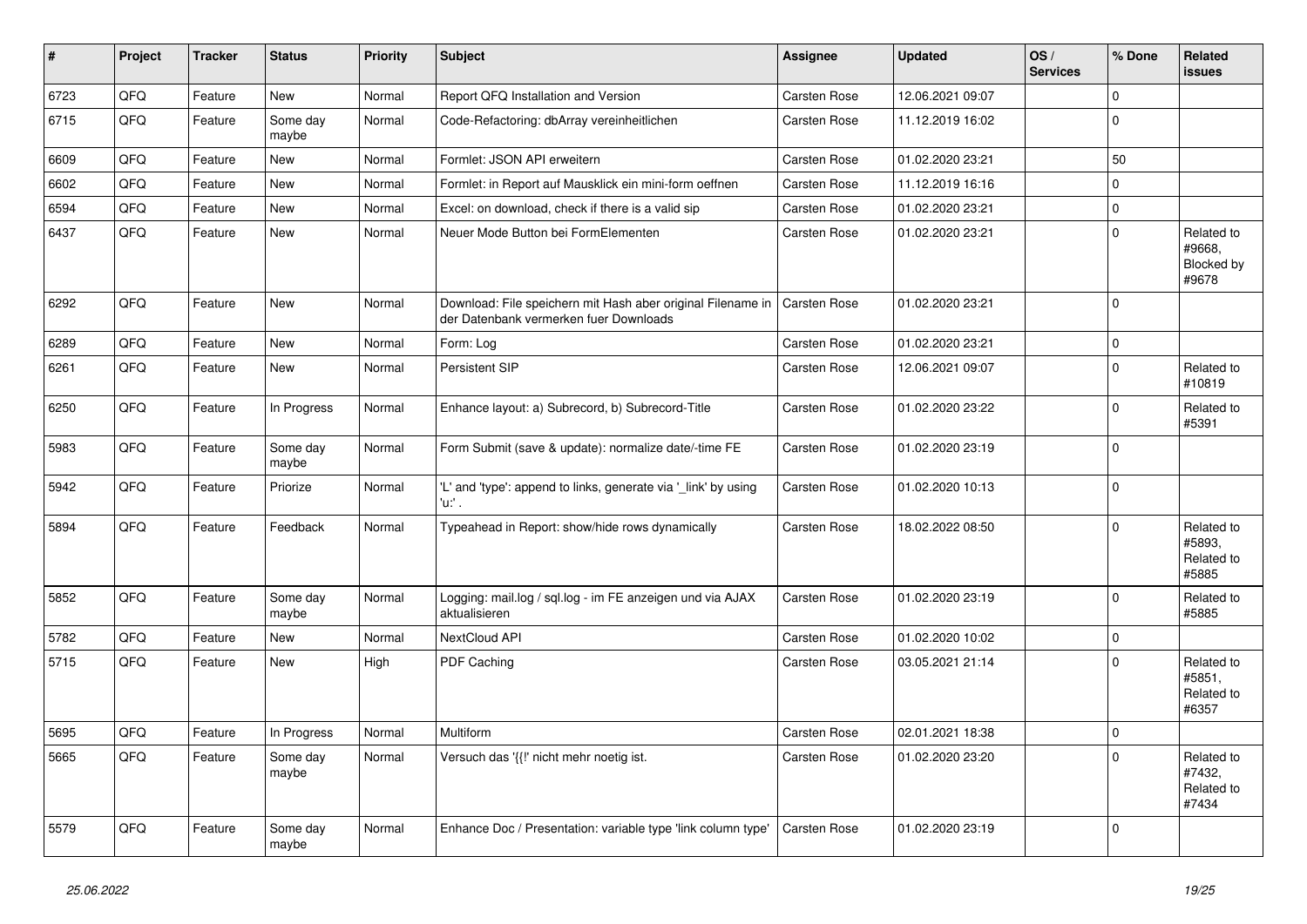| #    | Project | <b>Tracker</b> | <b>Status</b>     | <b>Priority</b> | <b>Subject</b>                                                                                                          | Assignee            | <b>Updated</b>   | OS/<br><b>Services</b> | % Done      | <b>Related</b><br><b>issues</b> |
|------|---------|----------------|-------------------|-----------------|-------------------------------------------------------------------------------------------------------------------------|---------------------|------------------|------------------------|-------------|---------------------------------|
| 5548 | QFQ     | Feature        | Some day<br>maybe | Normal          | 801 Textfiles/Scriptfiles als Thumbnail                                                                                 | Carsten Rose        | 07.03.2022 16:26 |                        | $\mathbf 0$ |                                 |
| 5480 | QFQ     | Feature        | Some day<br>maybe | Normal          | QFQ: Dokumentation mit Screenshots versehen                                                                             | Carsten Rose        | 01.02.2020 23:20 |                        | $\mathbf 0$ | Related to<br>#9879             |
| 5428 | QFQ     | Feature        | Some day<br>maybe | Normal          | secure thumbnail: late render on access.                                                                                | Carsten Rose        | 01.02.2020 23:20 |                        | $\Omega$    |                                 |
| 5345 | QFQ     | Feature        | New               | Normal          | Report: UPDATE / INSERT / DELETE statements should<br>trigger subqueries, depending on the result.                      | Carsten Rose        | 27.05.2020 16:11 |                        | $\mathbf 0$ |                                 |
| 5132 | QFQ     | Feature        | Some day<br>maybe | Normal          | Error Message sendmail missing attachment: more details                                                                 | Carsten Rose        | 01.02.2020 23:19 |                        | $\mathsf 0$ |                                 |
| 5131 | QFQ     | Feature        | New               | Normal          | Activate Spin Gear ('wait/busy' indicator) via LINK attribute                                                           | Carsten Rose        | 01.02.2020 23:21 |                        | $\mathsf 0$ |                                 |
| 4956 | QFQ     | Feature        | Some day<br>maybe | Normal          | Sendmail: Benutzerdefinierte Headers                                                                                    | <b>Carsten Rose</b> | 11.12.2019 16:02 |                        | $\mathsf 0$ |                                 |
| 4872 | QFQ     | Feature        | Some day<br>maybe | Normal          | Fields of Typo3 page available in STORE_TYPO3                                                                           | Carsten Rose        | 01.02.2020 23:19 |                        | $\mathbf 0$ |                                 |
| 4869 | QFQ     | Feature        | Some day<br>maybe | Normal          | Dynamic Update (show, hide, readonly?, required?) for<br><b>Template Group Elements</b>                                 | Carsten Rose        | 01.02.2020 23:19 |                        | $\mathbf 0$ | Related to<br>#4865             |
| 4839 | QFQ     | Feature        | Some day<br>maybe | Normal          | qfq-handle in <head> Abschnitt</head>                                                                                   | Carsten Rose        | 11.12.2019 16:02 |                        | $\mathbf 0$ |                                 |
| 4757 | QFQ     | Feature        | Some day<br>maybe | Normal          | Test subrecord: download links ok? Links ok?                                                                            | Carsten Rose        | 01.02.2020 23:20 |                        | $\mathbf 0$ |                                 |
| 4652 | QFQ     | Feature        | Some day<br>maybe | Normal          | UZH CD: Weiterleitung auf benutzerdefinierte 403/404 Seite                                                              | Carsten Rose        | 01.02.2020 23:20 |                        | $\Omega$    |                                 |
| 4650 | QFQ     | Feature        | Some day<br>maybe | Normal          | Convert html to doc/rtf                                                                                                 | Carsten Rose        | 01.02.2020 23:20 |                        | $\mathbf 0$ | Related to<br>#10704            |
| 4606 | QFQ     | Feature        | Some day<br>maybe | Normal          | link: qualifier to render bootstrap button                                                                              | Carsten Rose        | 01.02.2020 23:19 |                        | $\mathbf 0$ |                                 |
| 4413 | QFQ     | Feature        | New               | Normal          | fieldset: show/hidden, modeSql, dynamicUpdate                                                                           | Carsten Rose        | 09.02.2022 15:19 |                        | $\mathbf 0$ |                                 |
| 4365 | QFQ     | Feature        | Some day<br>maybe | Normal          | Multi Language: new way of config                                                                                       | Carsten Rose        | 01.02.2020 23:20 |                        | $\mathbf 0$ |                                 |
| 4349 | QFQ     | Feature        | Some day<br>maybe | Normal          | link download: downloaded external URL to<br>deliver/concatenate - check mimetipe and handle it correctly               | <b>Carsten Rose</b> | 11.12.2019 16:02 |                        | $\Omega$    |                                 |
| 4343 | QFQ     | Feature        | Some day<br>maybe | Normal          | Link: Classifier to add 'attributes'                                                                                    | Carsten Rose        | 01.02.2020 23:20 |                        | $\Omega$    | Related to<br>#14077            |
| 4330 | QFQ     | Feature        | Some day<br>maybe | Normal          | Error Message: report missing {{ / }} in sqlUpdate, sqlInsert,<br>sqlDelete, sqlAfter, sqlBefore in FE action elements. | Carsten Rose        | 01.02.2020 23:20 |                        | $\mathbf 0$ |                                 |
| 4259 | QFQ     | Feature        | Some day<br>maybe | Normal          | Instant trigger a cron job                                                                                              | Carsten Rose        | 11.12.2019 16:03 |                        | $\mathbf 0$ |                                 |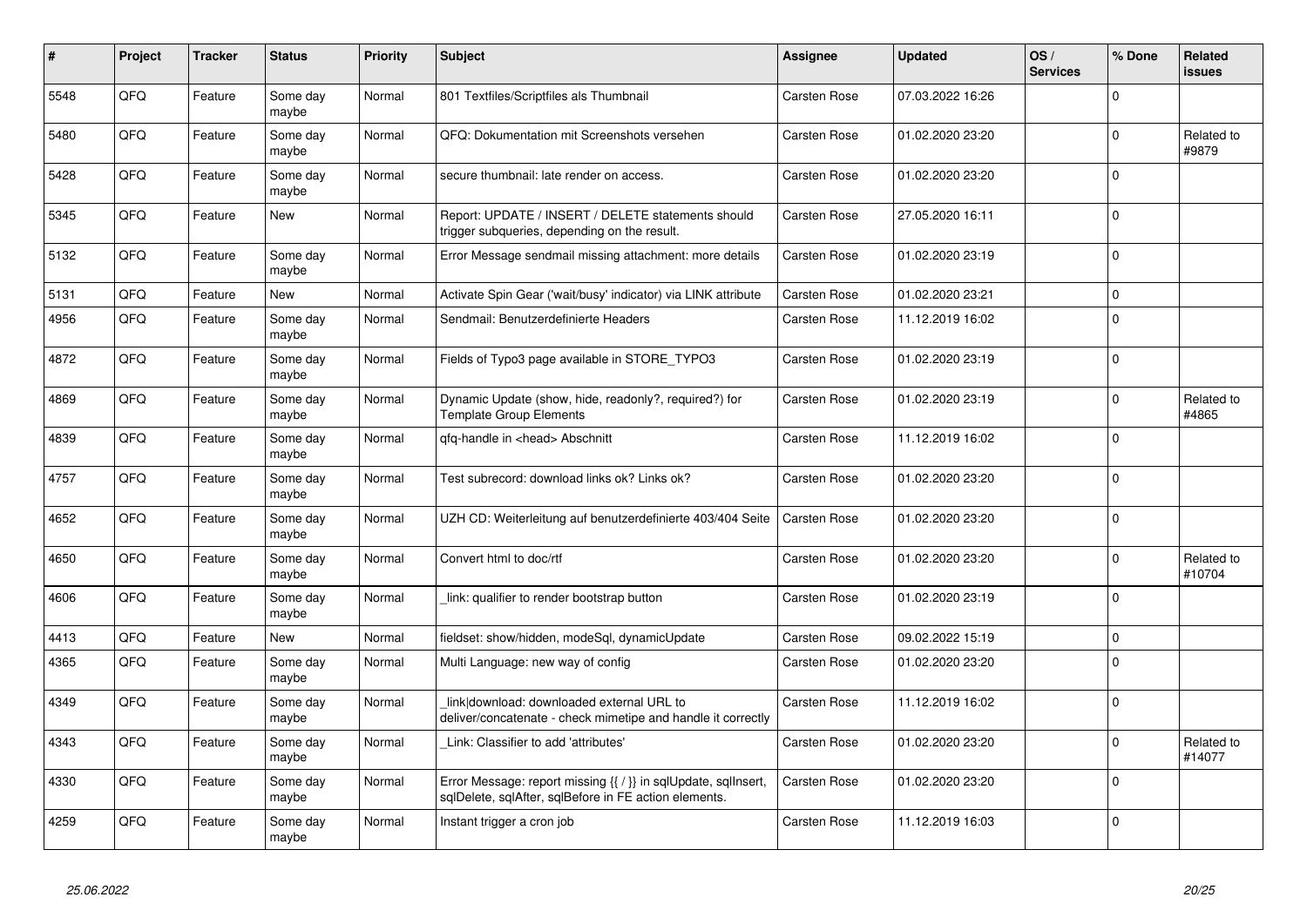| #    | Project | <b>Tracker</b> | <b>Status</b>     | <b>Priority</b> | <b>Subject</b>                                                                                                                      | <b>Assignee</b>     | <b>Updated</b>   | OS/<br><b>Services</b> | % Done      | Related<br><b>issues</b>                    |
|------|---------|----------------|-------------------|-----------------|-------------------------------------------------------------------------------------------------------------------------------------|---------------------|------------------|------------------------|-------------|---------------------------------------------|
| 4258 | QFQ     | Feature        | Some day<br>maybe | High            | <b>System Defaults: Forms</b>                                                                                                       | Carsten Rose        | 03.05.2021 21:14 |                        | $\Omega$    |                                             |
| 4250 | QFQ     | Feature        | New               | Normal          | AutoCron in QFQ via PHP                                                                                                             | Carsten Rose        | 01.02.2020 23:21 |                        | $\Omega$    | Related to<br>#3292.<br>Related to<br>#3291 |
| 4197 | QFQ     | Feature        | Some day<br>maybe | Normal          | Unit Test fuer JSON Stream von QuickFormQuery.php ><br>doForm()                                                                     | Carsten Rose        | 11.12.2019 16:03 |                        | $\Omega$    |                                             |
| 4082 | QFQ     | Feature        | New               | Normal          | Dynamic Update: modeSql - useful default                                                                                            | Carsten Rose        | 01.02.2020 23:22 |                        | $\mathbf 0$ |                                             |
| 4050 | QFQ     | Feature        | New               | Normal          | sql.log: 1) FormElement ID which causes a specific action,<br>2) Result in the same row.                                            | Carsten Rose        | 15.04.2020 11:35 |                        | 0           | Related to<br>#5458                         |
| 4026 | QFQ     | Feature        | Some day<br>maybe | Normal          | sqlLog.sql: log number of FE.id                                                                                                     | Carsten Rose        | 11.12.2019 16:03 |                        | $\Omega$    | Related to<br>#5458                         |
| 4023 | QFQ     | Feature        | New               | Normal          | prepared statements - FE action: salveld, sqllnsert,<br>sqlUpdate, sqlDelete, sqlBefore, sqlAfter                                   | Carsten Rose        | 11.12.2019 16:15 |                        | $\Omega$    |                                             |
| 4018 | QFQ     | Feature        | Some day<br>maybe | Normal          | typeahead: solve problem with potential long query<br>parameter                                                                     | Carsten Rose        | 11.12.2019 16:03 |                        | $\Omega$    |                                             |
| 3991 | QFQ     | Feature        | Some day<br>maybe | Normal          | report: Columnname '_skipWrap' skips 'fbeg', 'fend'                                                                                 | Carsten Rose        | 11.12.2019 16:03 |                        | $\mathbf 0$ |                                             |
| 3990 | QFQ     | Feature        | Some day<br>maybe | High            | custom class definition: add space automatically                                                                                    | Carsten Rose        | 03.05.2021 21:14 |                        | $\mathbf 0$ |                                             |
| 3967 | QFQ     | Feature        | Some day<br>maybe | High            | Report: Checkbox, Radio, Dropdown, Input welches ohne<br>Submit funktioniert - 'Inline-Form'                                        | Carsten Rose        | 03.05.2021 21:14 |                        | $\Omega$    |                                             |
| 3947 | QFQ     | Feature        | Some day<br>maybe | Normal          | Attack detectect: logout current user                                                                                               | Carsten Rose        | 11.12.2019 16:03 |                        | $\Omega$    | Related to<br>#5458,<br>Related to<br>#6299 |
| 3942 | QFQ     | Feature        | Some day<br>maybe | Normal          | Action Elemente: neu generierte IDs via FE weitergeben                                                                              | <b>Carsten Rose</b> | 11.12.2019 16:03 |                        | $\Omega$    | Related to<br>#3941                         |
| 3941 | QFQ     | Feature        | Some day<br>maybe | Normal          | sqlAfter: es sollten mehrere moeglich sein                                                                                          | Carsten Rose        | 11.12.2019 16:03 |                        | $\mathbf 0$ | Related to<br>#3942                         |
| 3905 | QFQ     | Feature        | Some day<br>maybe | Normal          | Documentation: Best Practice anhand eines Online<br>Bewerbungstools                                                                 | Carsten Rose        | 11.12.2019 16:03 |                        | $\Omega$    |                                             |
| 3900 | QFQ     | Feature        | Some day<br>maybe | Normal          | Extend documentation of 'Copy / Paste'                                                                                              | Carsten Rose        | 11.12.2019 16:03 |                        | $\pmb{0}$   | Related to<br>#3899                         |
| 3877 | QFQ     | Feature        | Some day<br>maybe | Normal          | FormEditor: die Felder die aktuell nicht gebraucht werden<br>nur auf readonly/disabled setzen (nicht ausblenden > das<br>irritiert. | Carsten Rose        | 11.12.2019 16:03 |                        | $\mathbf 0$ |                                             |
| 3867 | QFQ     | Feature        | Priorize          | Normal          | Readonly Formular: Template Groups add/delete<br>ausbeldnen                                                                         | Carsten Rose        | 05.05.2021 22:12 |                        | $\Omega$    |                                             |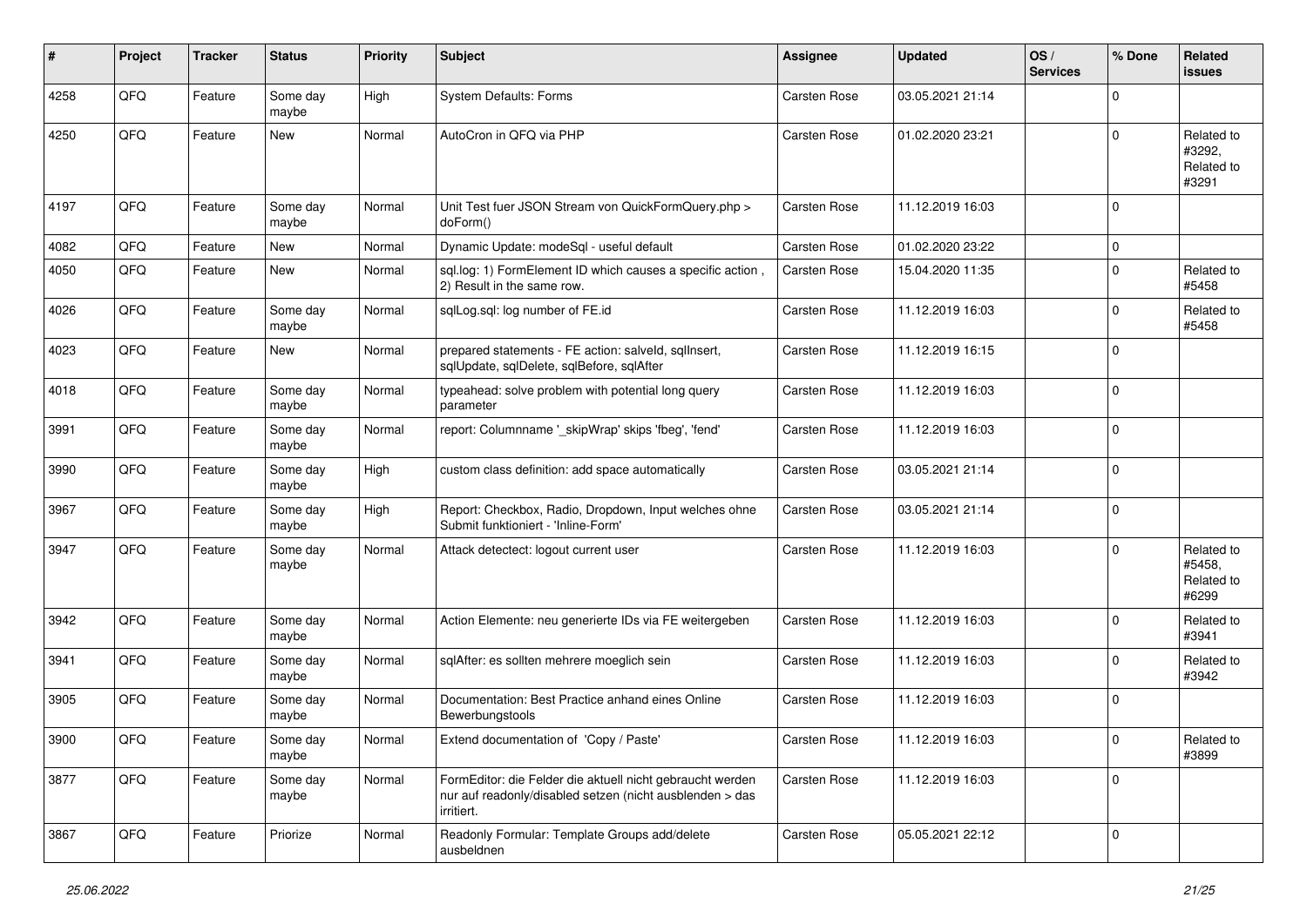| $\vert$ # | Project | <b>Tracker</b> | <b>Status</b>     | <b>Priority</b> | <b>Subject</b>                                                                                                                               | Assignee            | <b>Updated</b>   | OS/<br><b>Services</b> | % Done      | Related<br><b>issues</b>                    |
|-----------|---------|----------------|-------------------|-----------------|----------------------------------------------------------------------------------------------------------------------------------------------|---------------------|------------------|------------------------|-------------|---------------------------------------------|
| 3864      | QFQ     | Feature        | <b>New</b>        | Normal          | Encrypt / decrypt field                                                                                                                      | Carsten Rose        | 08.03.2021 18:08 |                        | $\mathbf 0$ |                                             |
| 3848      | QFQ     | Feature        | Some day<br>maybe | High            | Antivirus check fuer Upload files in qfq?                                                                                                    | Carsten Rose        | 03.05.2021 21:14 |                        | $\Omega$    | Related to<br>#4131                         |
| 3727      | QFQ     | Feature        | <b>New</b>        | High            | Security: Session Hijacking erschweren                                                                                                       | Carsten Rose        | 03.05.2021 21:14 |                        | $\pmb{0}$   |                                             |
| 3708      | QFQ     | Feature        | Some day<br>maybe | Normal          | Form: input - 'specialchars', 'none'  gewisse tags<br>erlauben, andere verbieten                                                             | Carsten Rose        | 11.12.2019 16:02 |                        | $\Omega$    | Related to<br>#14320                        |
| 3677      | QFQ     | Feature        | Some day<br>maybe | Normal          | wkhtmltopdf: FE User access prohibited, if client IP changes<br>\$TYPO3_CONF_VARS[FE][lockIP]                                                | Carsten Rose        | 11.12.2019 16:02 |                        | $\Omega$    |                                             |
| 3666      | QFQ     | Feature        | Some day<br>maybe | Normal          | a) Performance Messung: mysql_real_escape_string() im<br>Vergleich zu str replace(), b) doppeltes Aufrufen von<br>mysql real escape string() | Carsten Rose        | 11.12.2019 16:02 |                        | $\Omega$    |                                             |
| 3537      | QFQ     | Feature        | Some day<br>maybe | Low             | SHOW COLUMNS FROM tableName - Extend '{{!'<br>definition                                                                                     | Carsten Rose        | 11.12.2019 16:02 |                        | $\mathbf 0$ |                                             |
| 3504      | QFQ     | Feature        | <b>New</b>        | Normal          | Logging: welche Action FEs werden wann wie ausgefuehrt                                                                                       | Carsten Rose        | 01.02.2020 23:21 |                        | $\mathbf 0$ | Related to<br>#5458,<br>Related to<br>#4092 |
| 3458      | QFQ     | Feature        | Some day<br>maybe | Normal          | Display 'Edit Form Element'-Checkbox on form: should<br>depend on FE Group                                                                   | Carsten Rose        | 11.12.2019 16:02 |                        | $\Omega$    | Related to<br>#3447                         |
| 3457      | QFQ     | Feature        | Some day<br>maybe | Normal          | LDAP: concat multi values to one single entry                                                                                                | Carsten Rose        | 11.12.2019 16:02 |                        | $\Omega$    |                                             |
| 3432      | QFQ     | Feature        | New               | Normal          | subrecord: dynamicUpdate                                                                                                                     | Carsten Rose        | 11.06.2020 21:10 |                        | $\Omega$    | Related to<br>#5691                         |
| 3402      | QFQ     | Feature        | Some day<br>maybe | Normal          | Syntax Highlighting via CodeMirror                                                                                                           | Carsten Rose        | 11.12.2019 16:02 |                        | 100         | Related to<br>#3207                         |
| 3385      | QFQ     | Feature        | Some day<br>maybe | Normal          | templateGroup: insert/update/delete non primary records                                                                                      | Carsten Rose        | 11.12.2019 16:02 |                        | $\Omega$    |                                             |
| 3350      | QFQ     | Feature        | Some day<br>maybe | Normal          | FormEditor: Hilfetext hinter 'checktype'                                                                                                     | Carsten Rose        | 11.12.2019 16:02 |                        | $\mathbf 0$ |                                             |
| 3332      | QFQ     | Feature        | Some day<br>maybe | Normal          | Uploads: Thumbnails, Details zum hochgeladenen File                                                                                          | Carsten Rose        | 11.12.2019 16:02 |                        | $\mathbf 0$ | Related to<br>#3264,<br>Related to<br>#5333 |
| 3331      | QFQ     | Feature        | Some day<br>maybe | Normal          | Default Tooltip fuer page? Links: mit Form und Record ID                                                                                     | <b>Carsten Rose</b> | 11.12.2019 16:02 |                        | $\Omega$    |                                             |
| 3291      | QFQ     | Feature        | Some day<br>maybe | Normal          | AutoCron websiteToken                                                                                                                        | Carsten Rose        | 11.12.2019 16:02 |                        | $\Omega$    | Related to<br>#4250                         |
| 3285      | QFQ     | Feature        | Some day<br>maybe | Normal          | Zeichenlimit pro Feld: textarea / editor                                                                                                     | Carsten Rose        | 11.12.2019 16:02 |                        | $\Omega$    |                                             |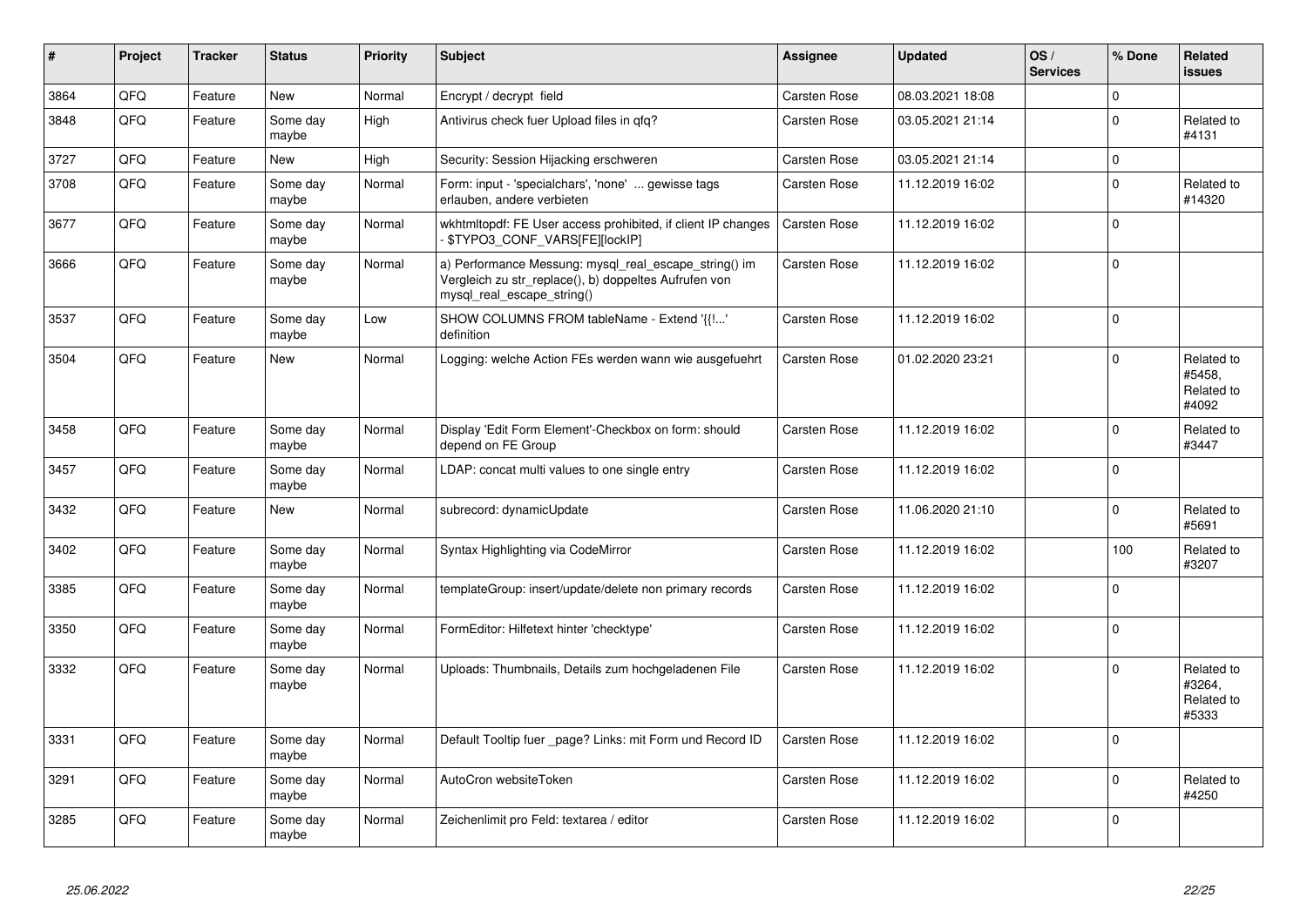| #     | Project | <b>Tracker</b> | <b>Status</b>     | <b>Priority</b> | <b>Subject</b>                                                                                                     | <b>Assignee</b>     | <b>Updated</b>   | OS/<br><b>Services</b> | % Done      | Related<br><b>issues</b>                                              |
|-------|---------|----------------|-------------------|-----------------|--------------------------------------------------------------------------------------------------------------------|---------------------|------------------|------------------------|-------------|-----------------------------------------------------------------------|
| 3273  | QFQ     | Feature        | Some day<br>maybe | Low             | Dirty Flag in Form                                                                                                 | Carsten Rose        | 11.12.2019 16:02 |                        | $\Omega$    |                                                                       |
| 3267  | QFQ     | Feature        | Some day<br>maybe | Normal          | 2 Forms auf einer Seite: real + Read only                                                                          | Carsten Rose        | 11.12.2019 16:03 |                        | $\Omega$    |                                                                       |
| 3216  | QFQ     | Feature        | Some day<br>maybe | Normal          | dynamic update für checkbox label2                                                                                 | Carsten Rose        | 11.12.2019 16:03 |                        | $\mathbf 0$ | Related to<br>#2081                                                   |
| 2995  | QFQ     | Feature        | Some day<br>maybe | Normal          | Dropdown JQuery Plugin: 'chosen' - Moeglichkeit um Select<br>Listen mehr Funktion zu geben. Kein Bootstrap noetig. | Carsten Rose        | 11.12.2019 16:03 |                        | $\mathbf 0$ |                                                                       |
| 2361  | QFQ     | Feature        | New               | Normal          | Logging wer/wann/wo welches Formular aufgerufen hat                                                                | Carsten Rose        | 11.12.2019 16:15 |                        | $\mathbf 0$ | Related to<br>#4432,<br>Related to<br>#7480                           |
| 2084  | QFQ     | Feature        | Some day<br>maybe | Normal          | Mailto mit encryption: Subrecord                                                                                   | Carsten Rose        | 11.12.2019 16:03 |                        | $\mathbf 0$ | Related to<br>#2082                                                   |
| 1946  | QFQ     | Feature        | Some day<br>maybe | Normal          | Kontrolle ob der ReadOnly Modus bei den<br>Formularelementen korrekt implementiert ist                             | Carsten Rose        | 11.12.2019 16:03 |                        | $\Omega$    |                                                                       |
| 1635  | QFQ     | Feature        | Some day<br>maybe | Normal          | QFQ Extension content record: weitere Optionen<br>einblenden.                                                      | <b>Carsten Rose</b> | 11.12.2019 16:03 |                        | $\mathbf 0$ |                                                                       |
| 12556 | QFQ     | Feature        | <b>New</b>        | Normal          | Pills Title: colored = static or dynamic on allrequiredgiven                                                       | Benjamin Baer       | 19.03.2022 17:49 |                        | $\mathbf 0$ |                                                                       |
| 12490 | QFQ     | Feature        | New               | Normal          | Loading Plugins in QFQ - see what tinymce does. (lazy<br>loading)                                                  | Benjamin Baer       | 08.06.2022 10:37 |                        | $\mathbf 0$ | Related to<br>#12611,<br>Related to<br>#10013,<br>Related to<br>#7732 |
| 12476 | QFQ     | Feature        | New               | Normal          | clearMe: a) should trigger 'dirty', b) sticky on textarea resize                                                   | Benjamin Baer       | 04.01.2022 08:40 |                        | $\mathbf 0$ | Related to<br>#9528                                                   |
| 10003 | QFQ     | Feature        | Priorize          | Normal          | fieldset: stronger visualize group                                                                                 | Benjamin Baer       | 12.02.2020 08:13 |                        | $\mathbf 0$ |                                                                       |
| 9548  | QFQ     | Feature        | Feedback          | High            | FormElement: Pattern mismatch - optional report only on<br>focus lost                                              | Benjamin Baer       | 03.05.2021 21:14 |                        | $\mathbf 0$ |                                                                       |
| 9135  | QFQ     | Feature        | Priorize          | Normal          | Progress Bar generic / replace old hourglass download<br>popup                                                     | Benjamin Baer       | 03.01.2022 07:43 |                        | $\mathbf 0$ |                                                                       |
| 9130  | QFQ     | Feature        | Some day<br>maybe | Normal          | tablesorter: Automatic Row numbering / Zeilenummer                                                                 | Benjamin Baer       | 01.02.2020 23:22 |                        | $\mathbf 0$ |                                                                       |
| 8522  | QFQ     | Feature        | Some day<br>maybe | Normal          | build QFQ - npm warnings                                                                                           | Benjamin Baer       | 01.02.2020 23:19 |                        | 50          |                                                                       |
| 7965  | QFQ     | Feature        | Priorize          | Normal          | Input type 'text' with visual format - currency                                                                    | Benjamin Baer       | 03.01.2022 07:45 |                        | $\mathbf 0$ |                                                                       |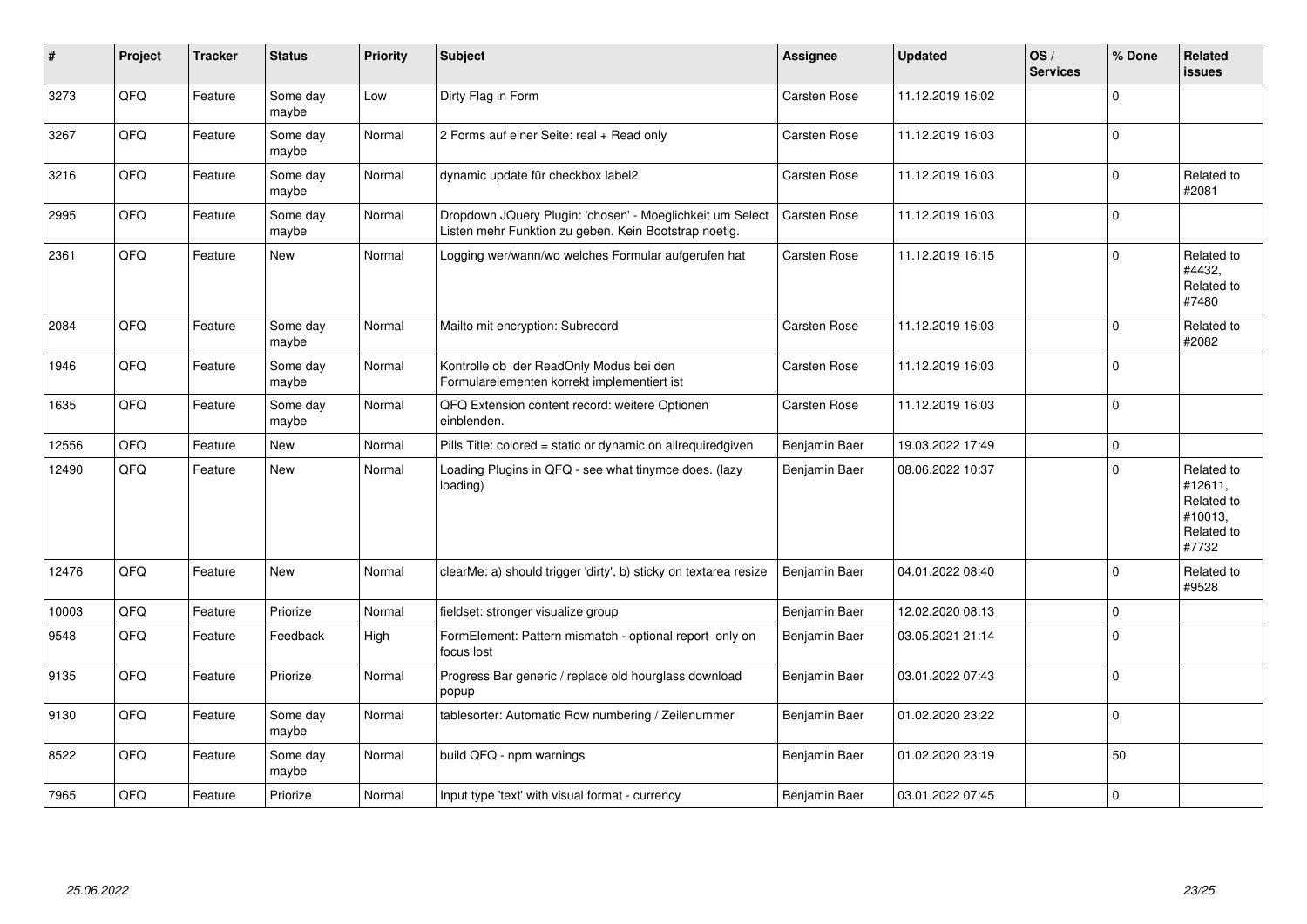| #     | Project | <b>Tracker</b> | <b>Status</b>     | <b>Priority</b> | <b>Subject</b>                                                                | Assignee        | <b>Updated</b>   | OS/<br><b>Services</b> | % Done      | <b>Related</b><br><b>issues</b>                                        |
|-------|---------|----------------|-------------------|-----------------|-------------------------------------------------------------------------------|-----------------|------------------|------------------------|-------------|------------------------------------------------------------------------|
| 7732  | QFQ     | Feature        | Some day<br>maybe | Normal          | Javascript: Lazy Loading der add on libs                                      | Benjamin Baer   | 08.06.2022 10:38 |                        | $\Omega$    | Related to<br>#12611,<br>Related to<br>#12490,<br>Related to<br>#10013 |
| 7730  | QFQ     | Feature        | Priorize          | Normal          | SELECT Box: title in between                                                  | Benjamin Baer   | 01.02.2020 23:22 |                        | $\mathbf 0$ |                                                                        |
| 7602  | QFQ     | Feature        | ToDo              | High            | Multi Select: with checkboxes                                                 | Benjamin Baer   | 22.03.2022 09:07 |                        | $\mathbf 0$ |                                                                        |
| 6972  | QFQ     | Feature        | Some day<br>maybe | Normal          | Fabric Clipboard / cross browser tab                                          | Benjamin Baer   | 01.02.2020 23:21 |                        | $\mathbf 0$ |                                                                        |
| 6970  | QFQ     | Feature        | Some day<br>maybe | Normal          | tablesorter: default fuer 'sortReset' aendern von 'Ctrl' zu 'Alt'             | Benjamin Baer   | 01.02.2020 23:21 |                        | $\mathbf 0$ |                                                                        |
| 6870  | QFQ     | Feature        | Priorize          | Normal          | Click on '_link' triggers an API call                                         | Benjamin Baer   | 03.01.2022 08:25 |                        | $\mathbf 0$ |                                                                        |
| 6801  | QFQ     | Feature        | Priorize          | Normal          | Fabric: Maximize / Fulllscreen                                                | Benjamin Baer   | 21.03.2022 09:56 |                        | $\mathbf 0$ |                                                                        |
| 6224  | QFQ     | Feature        | Priorize          | Normal          | Dynamic update: fade in/out fields                                            | Benjamin Baer   | 21.03.2022 09:50 |                        | $\mathbf 0$ |                                                                        |
| 5562  | QFQ     | Feature        | Priorize          | Normal          | Drag'n'Drop fuer Uploads                                                      | Benjamin Baer   | 21.03.2022 09:52 |                        | 0           | Related to<br>#9706                                                    |
| 5389  | QFQ     | Feature        | Some day<br>maybe | Normal          | QFQ Design: Multline label / note                                             | Benjamin Baer   | 01.02.2020 23:19 |                        | $\mathbf 0$ |                                                                        |
| 5366  | QFQ     | Feature        | Priorize          | Normal          | Saving with keyboard shortcuts                                                | Benjamin Baer   | 21.03.2022 09:47 |                        | $\mathbf 0$ |                                                                        |
| 5024  | QFQ     | Feature        | Some day<br>maybe | Normal          | Fabric: Generate PDF with edits                                               | Benjamin Baer   | 01.02.2020 23:20 |                        | $\mathbf 0$ | Related to<br>#10704                                                   |
| 4420  | QFQ     | Feature        | Some day<br>maybe | Normal          | Client: Local Storage - store the changes of a form, local in<br>the browser. | Benjamin Baer   | 11.12.2019 16:02 |                        | $\mathbf 0$ |                                                                        |
| 3692  | QFQ     | Feature        | Some day<br>maybe | Normal          | QFQ Webseite                                                                  | Benjamin Baer   | 11.12.2019 16:02 |                        | $\mathbf 0$ | Related to<br>#5033                                                    |
| 3415  | QFQ     | Feature        | Some day<br>maybe | Normal          | FE Login Box Templatefile                                                     | Benjamin Baer   | 11.12.2019 16:02 |                        | 0           |                                                                        |
| 14185 | QFQ     | Feature        | New               | Normal          | External/Autocron.php - better suitable directory                             | Support: System | 28.05.2022 11:03 |                        | $\mathbf 0$ |                                                                        |
| 12156 | QFQ     | Feature        | New               | Normal          | Form: Optional disable 'leave page'                                           |                 | 03.05.2021 20:45 |                        | $\mathbf 0$ |                                                                        |
| 12135 | QFQ     | Feature        | New               | Normal          | Subrecord: Notiz                                                              |                 | 24.04.2021 16:58 |                        | 0           |                                                                        |
| 12039 | QFQ     | Feature        | New               | Normal          | Missing htmlSpecialChar() in pre processing on form submit                    |                 | 18.02.2021 00:09 |                        | $\mathbf 0$ | Related to<br>#14320                                                   |
| 12038 | QFQ     | Feature        | New               | Normal          | a) STORE_VAR: filenameOnlyStripUniq, b) SP:<br>QSTRIPUNIQ()                   |                 | 17.02.2021 23:55 |                        | $\mathbf 0$ |                                                                        |
| 11850 | QFQ     | Feature        | New               | Urgent          | Wizard Form: basierend auf einer Tabelle eine Form<br>anlegen.                |                 | 03.05.2021 21:12 |                        | $\mathbf 0$ | Blocked by<br>#8082                                                    |
| 11716 | QFQ     | Feature        | New               | Normal          | Form an beliebiger Stelle im Report anzeigen                                  |                 | 09.12.2020 09:47 |                        | $\mathbf 0$ |                                                                        |